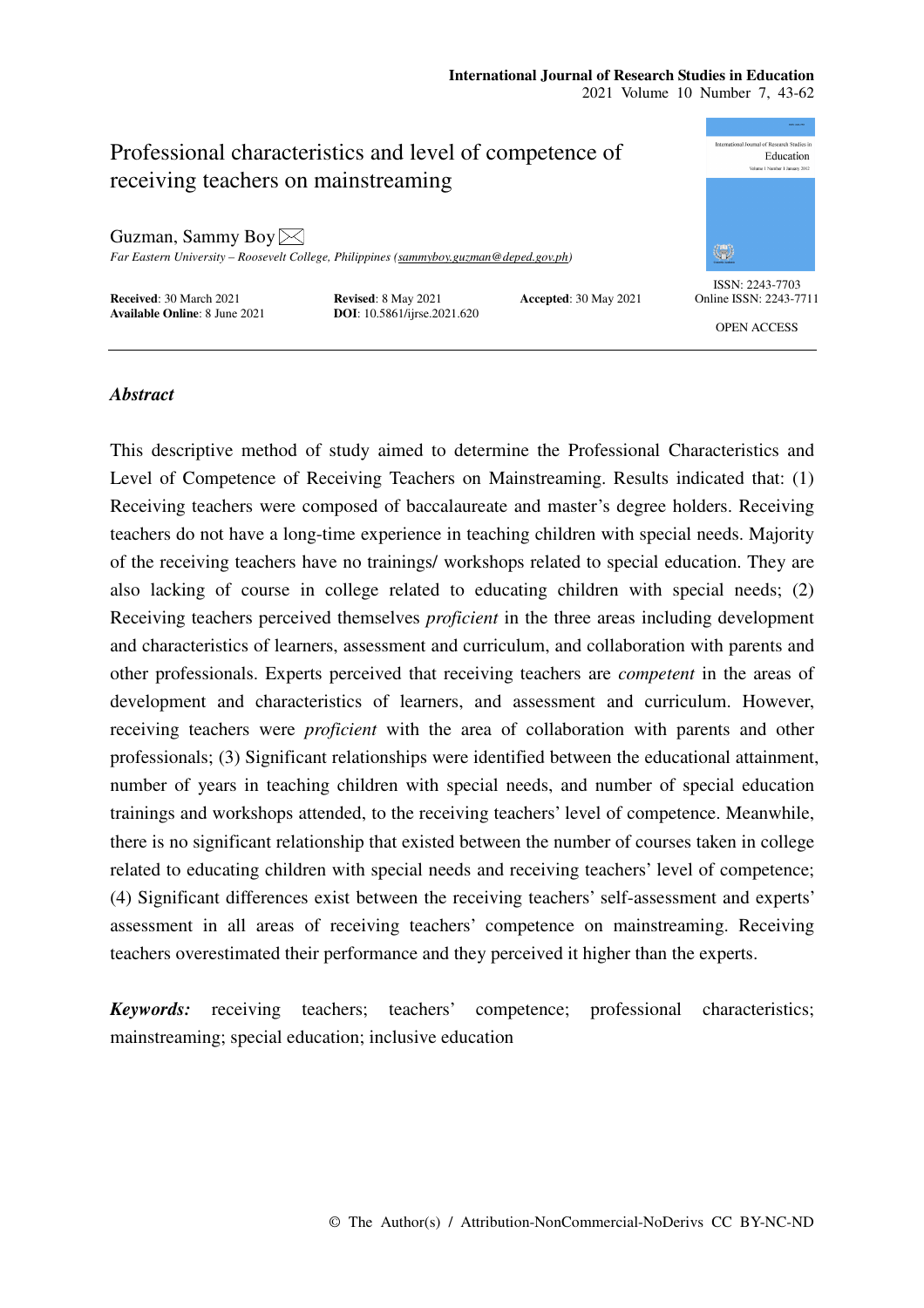# **Professional characteristics and level of competence of receiving teachers on mainstreaming**

#### **1. Introduction**

Special Education provides a wide range of supports, programs, and services. It continues developing its features in order to cater the needs of people with exceptionalities/ disabilities. Research has shown that the most effective means of educating students with disabilities is in the general education classroom with their normally developing peers (Boyle & Topping, 2012). Special education in the Philippines is on the right path, because it is now in the phase of strengthening the meaningful linkages between special and general education classrooms. Special education teachers are required to take courses during their teacher education programs in the classroom management and behavior management of students with disabilities, including students with emotional and behavioral disabilities, general education teachers generally do not receive the same training (McCray & McHatton, 2007). General Education teachers should be aware that they are essential to the success of all students, not just for general education students. This could be accomplished through targeted professional development and professional learning communities designed to help general educators recognize their importance to the education of all students (Vescio, Ross, & Adams, 2008).

The rationale for this research is underpinned by several factors: mainstreaming program can cater different categories of disability and receiving teachers are obliged to ensure that these students must receive quality education that is appropriate to their needs; the receiving teachers of locale of the study have been engaged in teaching children with special needs in the past five years and the responsibility of the school and government of ensuring that these receiving teachers have the essential relevant trainings in special education; Philippine education setting is on its way to make every school as a mainstreaming school, so there should be a progress research in the areas of special education, and receiving teachers' professional characteristics and level of competence on mainstreaming. The roles of receiving teachers are changing; equally important is to ensure that intervention programs currently available reflect these changes.

### *1.1 Mainstreaming of children with special needs*

Placement program is one of the most improved and dynamic parts of special education. Placement refers to the amount of time in each school day that a student spends in the special or in a general education classroom. Mainstreaming is one of the many educational placements. Mainstreaming is a selective placement of special education students in one or more regular education classes where assumptions are made regarding a student earning the opportunity to be mainstreamed and his or her ability to keep up with coursework (Vazquez, 2010). Some subjects of children with special needs are taught in the special class and some are in the general education classroom.

During the past decade, a considerable body of research has emerged in the field of special education focusing on mainstreaming programs. However, despite this high research interest, several issues remain underexplored when it comes to strengthening the professional characteristics and level of competence of Receiving Teachers on mainstreaming. Schools need to focus first on the best tool that they can have in order to make mainstreaming successful, that are the teachers. Mainstreaming sounds pleasing to the ears, but the beauty of its facets would not be profitable to the children with special needs if it is not implemented by the qualified and competent special education teachers and receiving teachers.

#### *1.2 Professional characteristics and level of competence of receiving teachers*

Blanton, Pugach, and Florian (2011), on behalf of the American Association of Colleges for Teacher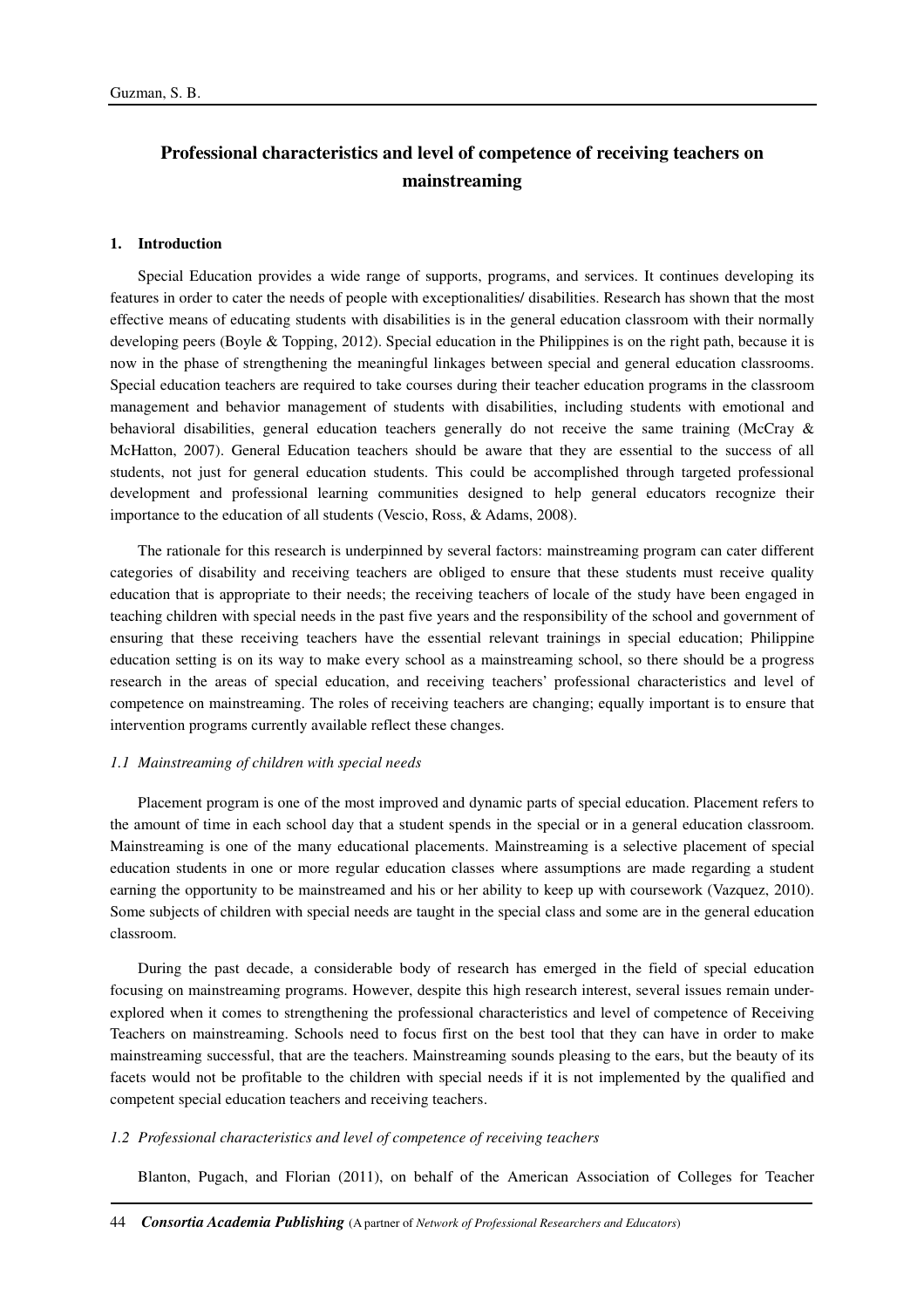Education (AACTE) and the National Center for Learning Disabilities (NCLD) discussed the policy that lays out five components of a vision for the future and identifies opportunities to support teacher education reform: 1.) All teachers are prepared to act on the belief that all students, including students with disabilities, belong in general education classrooms. 2.) All teachers are prepared to treat all students, including students with disabilities, as capable learners who are entitled to high-quality instruction and access to challenging content that fully prepares them for careers and postsecondary education. 3.) All teacher candidates complete their initial preparation with the knowledge and skills necessary to successfully enter the profession and meet the instructional needs of students with disabilities. 4.) State and federal policy invest in high-quality teacher preparation for all candidates, while assuring that every new teacher is qualified with demonstrated skill to educate students with disabilities. 5.) All providers of teacher education embrace preparation for diverse learners as a core component of their mission, prioritizing it, strengthening it, and funding it accordingly.

The Panama-Buena Vista Union School district teachers are crying out in frustration over a lack of preparation, training and breakdowns in communication. Teachers say the plan has been rolled out with little training and it's hindering the quality of instruction for special-needs and general education students. Administrators held no special training for general education teachers on how to instruct students with mild and moderate learning disabilities. The people who can help the general education teachers with respect to those individual students are those special education specialists. There are kids with individualized educational plans in regular education classrooms functioning very well. Those kids deserve regular education in a general education classroom with support. If they can succeed in a class, teachers have to do everything they can to make that happen and give teachers the tools to succeed (Pierce, 2016).

Under federal pressure to increase the amount of time special education students spend in general education classrooms, the California Commission on Teacher Credentialing announced it will require all future teachers to learn techniques proven to foster the success of students with disabilities, including small group instruction, behavior management and using frequent informal assessments to identify and address learning gaps. Among the new requirements for teacher preparation, which go into effect in the 2017-2018 academic year, are instructions in what's known as multi-tiered systems of supports, in which academic and behavioral instruction are given with various levels of specificity, as well as training in how to co-teach a class with a special education teacher. Some programs provide training in how to manage student behavior and how to use data from assessments to provide targeted support. They include using strategies that have been shown to improve engagement and comprehension, such as presenting "digestible" amounts of text, engaging in a brief discussion with the class, and then presenting another chunk of material (Adams, 2015).

The study of Oluremi (2015) found out that the two most commonly held qualifications of teachers who worked with students with special educational needs in the schools of each state were National Certificate of Education (N.C.E.) Certificate and Bachelor of Education (B. Ed.) Certificate. The teachers with certificates in special education were fewer in numbers in all states. The analysis indicated that special education teachers who had undergone training on teaching students with special needs were inadequate in number. Furthermore, the workshops, seminars, and conferences attended by teachers had developed the teachers' attitude to students with special needs. The present study also found out that teachers' exposure to special education courses enabled them in identification and management of special needs children. The researcher suggested that for effective administration of special education, both regular teachers and special educators require regular orientation on how to manage special needs children. The study as well showed that specialist teachers were inadequate in mainstream public secondary schools in Southwestern Nigerian. The problem of inadequate special personnel might contribute to poor academic performance of students with special educational needs. The study of Oluremi (2015) is related to the present study because it investigated the professional characteristics of the teachers who are teaching students with special educational needs. The respondents of previous and present study are both special and general education teachers.

Gorman and Drudy (2011) investigated the professional development for teachers working in special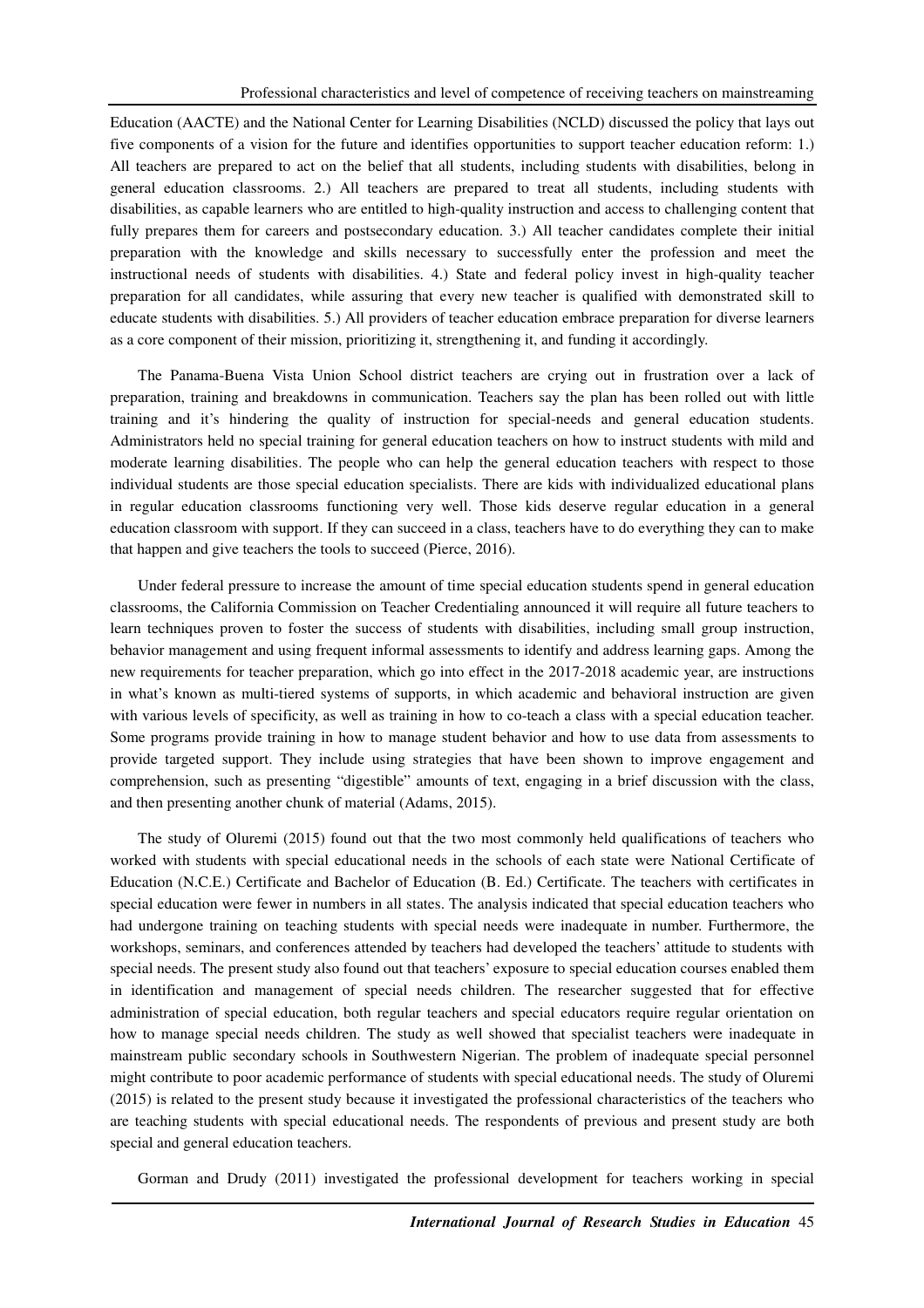education/ inclusion in mainstream schools in Dublin. Researchers found out that most teachers had undertaken some type of in-service in special education. One-eight did not have any professional development or in-service of any type in special education. Overall, 37 percent of teachers did not have any qualification in special educational needs and this was statistically significantly greater at primary level. In general, previous research on the professional needs, roles and responsibilities of teachers with responsibility for special educational needs showed that professional development which was longer in duration, regular, structured, collaborative and embedded in practice was more effective. The evidence shows that the education and support of children with special needs demands highly educated, skilled, and professionally autonomous and committed teachers who can adapt teaching and curricula to the needs and resources of pupils with learning and other difficulties, and for school leaders who are change agents in the development of their schools. Thus, previous research illustrated that teacher education and continuing professional development are at the core of the development of more educational systems. This study of Gorman and Drudy (2011) is related to this study for it deals with the importance of professional characteristics and continuing professional development of teachers working in special education. The previous study differs from this study in the sense that the cited research received responses from primary school principals and teachers, whereas; the present study involves teachers of special and general education under the mainstreaming program.

The study done by Bruster (2014) found out that general education teachers need targeted professional development to teach them how to manage classrooms, structure lessons for student engagement, as well as behavior intervention techniques for students with disabilities. The special education teacher should have the opportunity to model special education pedagogical strategies in the general education classrooms, such as providing multiple means of presenting information and knowledge, accepting multiple means of expressing that knowledge, and utilizing multiple means of engaging all students. This is accomplished with strategies, such as differentiated instruction, which help all students achieve curriculum goals. Bruster (2014) recommended that there should be more special education training at college level for preservice general education teacher preparation, as well as those in educational leadership and administration. Every pre-service educator and school administrator should be required to take classes in the following two areas: classroom management for classes combined by general and special education students and benefits of special education students in general education class. The study of Bruster (2014) is related to the present study for it also emphasized the importance of meaningful collaboration between special and general education teachers. The respondents of the previous and present studies were both special and general education teachers. The previous study differs from this study for the reason that the previous study was for high school level while the present study is for elementary level.

Power (2010) highlighted the area of teacher training and qualifications, physical education teachers' attitudes and experiences of teaching students with disabilities, and barriers to physical education and time allocation for physical education. The researcher's assessment of initial teacher training and academic preparation of physical education teachers indicated that six participants (50%) had not received any training or qualifications in the area of adapted physical activity or adapted physical education during their primary physical education degree. It would be possible to surmise that physical education teachers do not have the skills necessary to adapt their physical education classes for students with disabilities, as a result of poor or inadequate initial teacher training. If the study revealed a lack of initial teacher training in the area of special education needs in physical education, then it is reasonable to infer that similar deficiencies occur in other schools throughout Ireland. The lack of initial teacher training has many implications. The first port of call must be in the colleges/ universities. Improvements have been made to the development of modules at undergraduate level to address the issue of special educational needs in physical education. Due to the lack of initial teacher training and the length of time teachers have been teaching physical education, it could be fair to say that at present students with disabilities are not receiving adequate physical education or getting equal opportunities to participate in physical education as physical education teachers simply do not have the training, skills, knowledge or know how to adapt physical education classes to meet their needs. The researcher stated that a physical educator's attitude towards including students with disabilities in their class was related to the levels of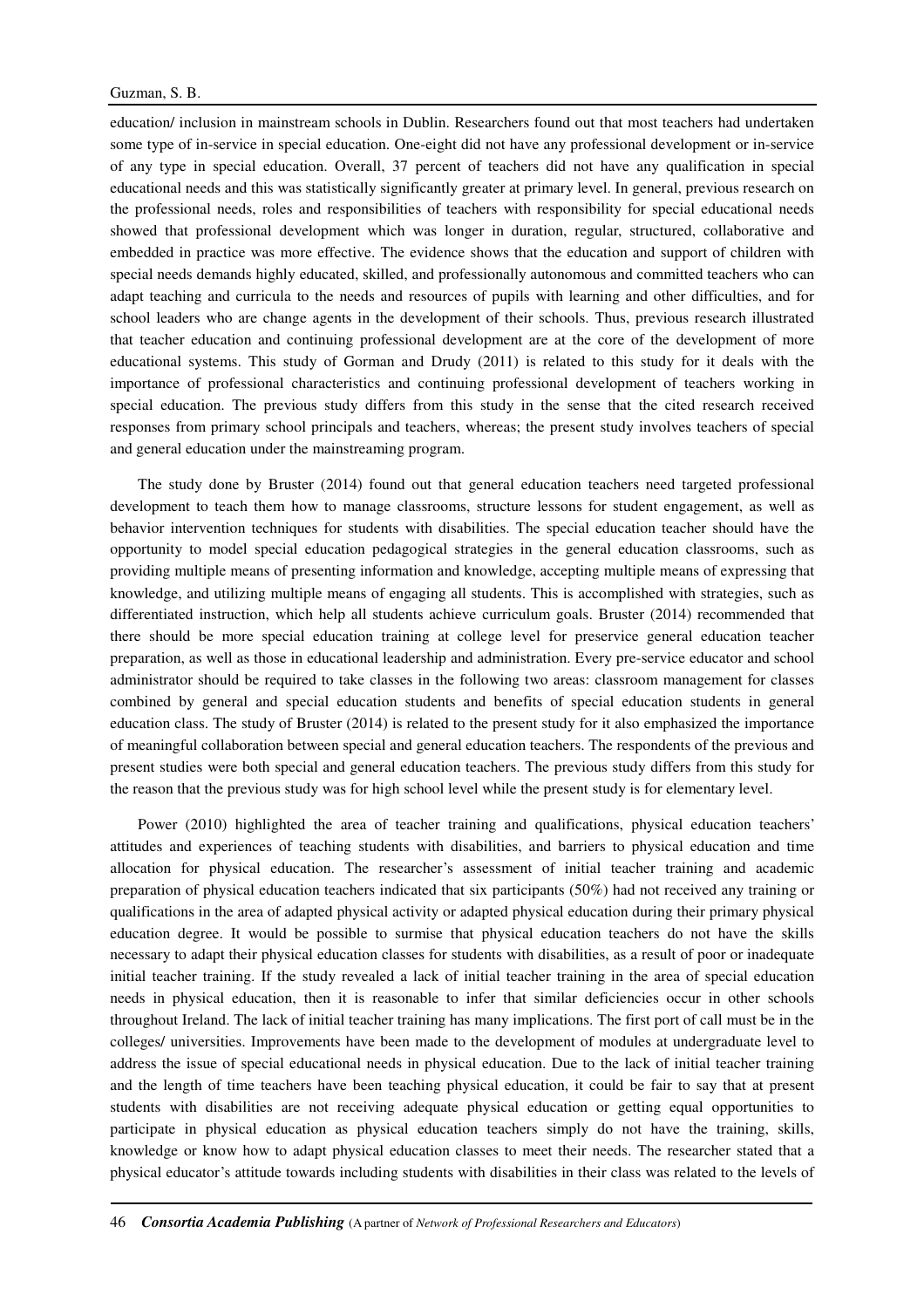special education training received and experience in working with students with special educational needs. The study of Power (2010) is related to the present study because it scrutinized the teacher training and professional characteristics in teaching mainstreamed class. The previous study also provided implications from the results.

The study of Olinger (2013) focused on the factors that enable them to successfully incorporate students with special needs into the general education class in an elementary school setting. The study revealed that teamwork and resources were the strongly needed supports. Special and general education teachers need some type of negotiation that must occur in the classroom in terms of expectations. The respondents also agreed upon the importance of establishing rapport with one another in order to create a positive environment for facilitating communication and collaboration. The interview revealed that resources were also needed. The respondents stated more instructional time is needed to accommodate the students' needs and plan for their learning. Because there can be such a variety of skill levels in a classroom, the teacher tries to work with each child to meet his or her individual needs. The study conducted by Olinger (2013) is similar to the present study because the researcher focused on the collaboration between special and general education teachers. Specifically, the researcher mentioned that teamwork and resources are important factors to successfully incorporate a student with disability in a general education class.

The study of Buenaventura (2009) discovered the challenges experienced by the special and general education teachers. The challenges are divided in three domains: teaching and instruction, assessment, and parents' involvement. In the area of teaching, three themes were highlighted. One of these is physical condition with identified challenges such as small classroom size and far distance of school to the child's home. Another one is the social and economic condition wherein challenges are in the attitude of other students to children with special needs and the lack of financial resources of some parents to support their children. Last on the teaching domain is instruction, wherein lack of equipment/material and training are identified. Teachers identified that they need further training for special education and acquisition of tools for teaching. In the area of assessment, challenges were school facilities for assessment, lack of teachers in screening children, lack of screening materials and limited training in identifying children with special needs were identified. On the other hand, family related challenges were the financial ability of the family to afford assessment. In the parents' involvement, the problem is the acceptance of the parents that their child has developmental conditions. Once identified, another challenge is in initiating the intervention and continuous coordination with the parents. Since special education requires more resources and time, parents without enough resources usually discontinue or reduce support for their child's intervention program. The study of Buenaventura (2009) is related to the present study in terms of its respondents. The previous study utilized a face-to-face in-depth interview. However, the present study used a self-made questionnaire.

The study of Yao (2015) found out some of the basic instructional strategies exhibited in the classroom by general education teachers: a.) offers a range of appropriate materials for age group and learning tasks, b.) offers appropriate activities for child's Individualized Educational Plan objectives, c.) positions, handles, and moves child in a functional and age appropriate manner, d.) routine physical care is done in functional and age appropriate manner, e.) uses appropriate teaching strategies for child, f.) uses effective prompts for age group and learning tasks, g.) child's attention span is accommodated, h.) allows child sufficient practice, i.) transitions flow smoothly without disruption, j.) uses positive methods to deal with problem behavior, k.) allows time for child to respond, l.) separate emotions from behavior management, and m.) feedback is enthusiastic, sincere, specific, and positive. The study of Yao (2015) is related to the present study because it tackled the expected instructional strategies that a general education teacher must exhibit in the classroom. The previous and present study shared a common goal, and that is to gauge the awareness of general education teachers regarding their role as part of the mainstreaming program.

The study of Manansala (2008) evaluated the shadow teaching scheme of schools in San Juan and Quezon City. The study identified problems of teachers regarding their communication in terms of the lessons to be taught inside the regular classroom. The problems and concerns were divided into four such as curriculum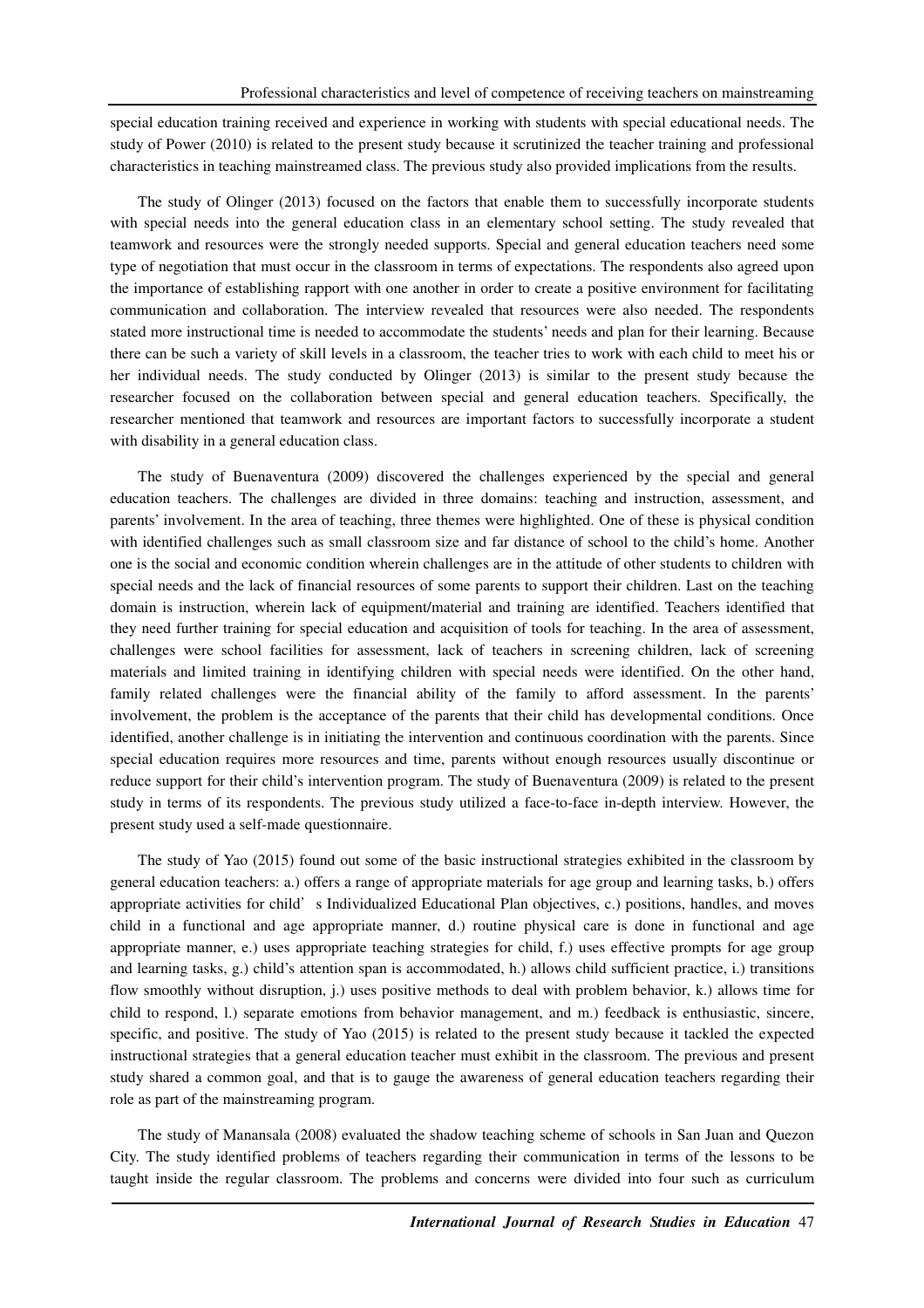planning, instruction, behavior management, and team working. In terms of curriculum planning, their problems are: lessons are not part of the child's individualized educational plans and inappropriateness of the lessons in the class in relation to the needs and abilities of the child. In terms of instruction, they found that it is difficult to break down the lesson into simpler tasks. In terms of behavior management, their concern is the well-versed applications of the different methods of behavior modification. In terms of team working, their problem is the unrealistic goals set by the other professionals. The study of Manansala (2008) is related to the present study because it discussed the problems and concerns of general education and shadow teachers in terms of collaboration with other professionals.

#### Ways to Improve Mainstreaming Program

The ultimate goal of special education shall be the integration or mainstreaming of learners with special needs into the regular school system and eventually in the community. One of the strategies for expanding access for people with disabilities mentioned by Inciong (2007) is enhancing special education centers. The centers are tasked with the following: 1.) conduct continuous assessment of children with special needs; 2.) provide in-service training to school personnel, parents and others involved in the child's life on "why" and "how" of creating inclusive schools as well as other relevant educational trends and practices; 3.) produce and provide appropriate teaching and student materials; and 4.) provide support to children with special needs included in the regular classroom in terms of planning instruction and providing a range of educational services in collaboration with the regular teachers. The center does not only focus on enrolling the child with disabilities in the regular classroom but also attempts to assist the regular education teacher and other personnel to respond to the diverse needs and abilities of these children through the provision of appropriate educational programs along with curricular modification and individualized support services (Inciong, 2007).

Special Education Act (2007), Senate Bill No. 517, introduced by Senator Jinggoy Ejercito Estrada, proposed the establishment of special education centers in strategic places to be able to provide accessible services for children with special needs. The Special Education Center shall function as the Resource Center for the implementation of inclusive education that will accept all kinds of children in regular school. It shall a) support children with special needs integrated/included in regular school; b) assist in the conduct of school-based training; c) produce appropriate teaching materials; and d) conduct assessment of children with special needs.

Acero (2008) cited one of the Philippine legislations that contributed to the development of the Special Education sector. The Presidential Decree No. 603: The Child and Youth Welfare Code of the Philippines included the Children with Special Needs. This decree stipulates the following: 1.) The physically or mentally handicapped child shall be given the treatment, education and care required by his particular condition; 2.) The emotionally disturbed or socially maladjusted child shall be treated with sympathy and understanding, and shall be entitled to treatment and competent care; 3.) The gifted child shall be given opportunity and encouragement to develop his special talents; 4.) Every child has the right to a well-rounded development of his personality to the end that he may become a happy, useful and active member of society.

The theory that supports this research is the foundational work of Bandura (1977). Bandura developed the Social Cognitive Theory (SCT) which describes the interrelationship among behavior, environmental factors, and personal factors and their influence on actions.

According to Social Cognitive Theory, a person acquires knowledge as his or her environment converges with personal characteristics and personal experience. New experiences are evaluated in comparison with the past; prior experiences help to subsequently guide and inform the person as to how the present should be investigated. This study investigated whether there is a relationship between teachers' professional characteristics and level of competence on mainstreaming. Social cognitive theory provides a framework for understanding, predicting, and changing human behavior (Bandura 1986). This study seeks information pertaining to educational attainment, experience, and training/ workshops attended about special education, and compares these to the actions applied at schools with regards to mainstreaming of students with disabilities in the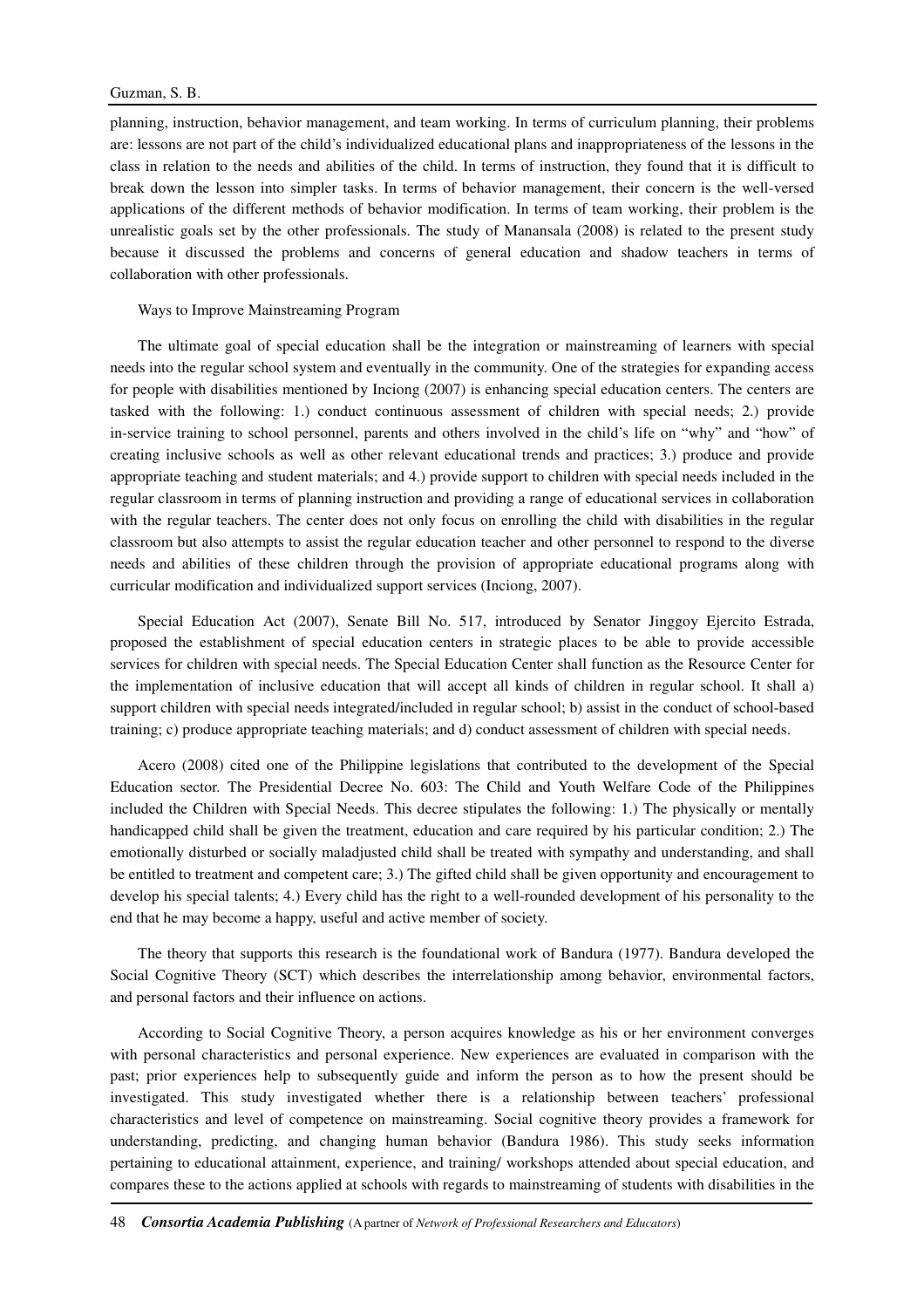general classroom.

In the Social Cognitive Theory model, the interaction between the person and behavior involves the influences of a person's thoughts and actions. The interaction between the person and the environment involves human beliefs and cognitive competencies that are developed and modified by social influences and structures within the environment (Bandura 1986). This study inquired the teachers' beliefs on educating children with disabilities. Some teachers believe that students with disabilities should be taught full-time in special classrooms or taught in special classrooms but should have some time each day to go to regular classrooms. The belief of teachers would precisely affect their actions and/or performance in teaching children with special needs under the mainstreaming program.

The third interaction, between the environment and behavior, involves a person's behavior determining the aspects of their environment and in turn their behavior is modified by that environment. "Most human behavior is learned observationally through modeling: from observing others, one forms an idea of how new behaviors are performed, and on later occasions this coded information serves as a guide for action" (Bandura, 1986). Social Cognitive Theory is helpful for understanding and predicting both individual and group behavior and identifying methods in which behavior can be modified or changed (Vazquez, 2010). According to Bandura, expectations such as motivation, performance, and feelings of frustration affect behavioral reactions. "What people think, believe, and feel affect how they behave" (Bandura, 1986). For this reason, how people behave can often be better predicted by the way they think. This study will seek to understand the relationship between teachers' competence as perceived by them and competence as perceived by experts.

The study of Marquardt (2009) gave the researcher the insights on his study. Marquardt found that the general education and special educators both have important roles to play in order for the education of all children to be beneficial. It is essential that they work collaboratively as a team. Both principals and teachers need the proper training and education in the area of special education to fully engage in a prosperous special education program.

The medical model of disability sees the person with the disability as the problem. The onus is on them to fit in and adapt to society as it is. If the person with the disability cannot function in society, then he or she should be removed and placed in an institution or isolated at home (Barnes, Mercer & Shakespeare, 1999). Classrooms are a miniature of society. In this model, the person with disability who cannot function in society should be removed or isolated, then placed in an institution. In the mainstreaming, students with disabilities who cannot perform well in a certain subject will be removed and put in special classes, then will be back if the subject is appropriate in child's ability.



*Figure 1*. Conceptual model showing the relationships of the variables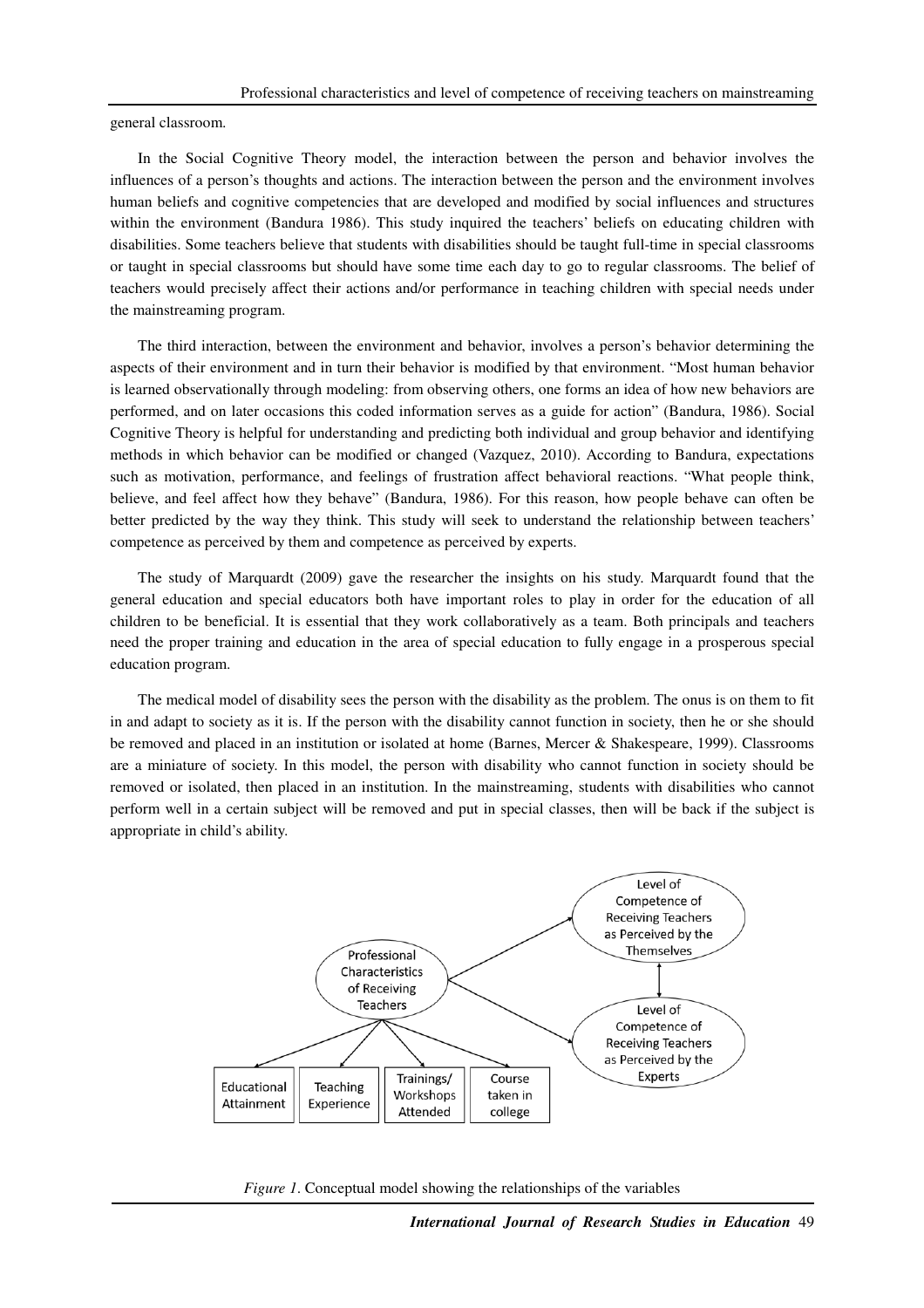This study took the professional characteristics of teachers such as educational attainment, teaching experience, training/ workshops attended and courses taken in college related to educating children with special needs are the independent variables that may affect the teachers' competence on mainstreaming. The level of competence of receiving teachers as perceived by them and by the experts includes development and characteristics of learners, assessment and curriculum, and collaboration with parents and other professionals are the dependent variables that helped the researcher to fully understand the factors or variables that may affect the process of mainstreaming. The result of the study may serve as a basis in preparing an intervention program for receiving teachers.

#### **2. Methodology**

The descriptive method of research was used to gather data from the respondents. A descriptive research attempts to describe, explain and interpret conditions of the present i.e. "what is". The purpose of a descriptive research is to examine a phenomenon that is occurring at a specific place and time. A descriptive research is concerned with conditions, practices, structures, differences or relationships that exist, opinions held processes that are going on or trends that are evident (Picciano, 2004). The researcher deemed the descriptive method appropriate for the study.

#### *2.1 Locale of the study*

This study was conducted at Kasiglahan Village Elementary School, which is a public, non-sectarian school that operates elementary education for both regular and special education and is located in Kasiglahan Village, San Jose, Rodriguez, Rizal. As of school year 2016-2017 it has two hundred two (202) teachers.

### *2.2 Respondents of the study*

There are two hundred two (202) teachers in Kasiglahan Village Elementary School, and thirty-nine (39) of them served as the respondents of this study. Out of thirty-nine (39) teachers, thirty-seven (37) of them are Receiving Teachers and two (2) of them are Special Education Teachers which also served as expert evaluators in this study. The respondents covered all the receiving teachers of school year 2016-2017, all of them are working with children with special needs under mainstreaming programs, and gave their consent to participate in the study. The respondents are divided into two (2). The first group consisted of thirty-seven (37) receiving teachers. The second group of respondents consisted of the two (2) Special Education Teachers which served as expert evaluators who have direct observational knowledge of the receiving teachers' competencies in the school environment. They are also the current coordinators in school and district for special education.

#### *2.3 Research instrument*

The research instrument used in this study is a two-part questionnaire which the researcher constructed and administered to the respondents. The questionnaire is for the teachers and experts.

The first part of the questionnaire is for the teachers' professional characteristics regarding their educational attainment, number of years in teaching children with special needs, number of special education training/ workshops attended and courses taken in college related to educating children with special needs. The second part contained the teachers' level of competence that gauged how competent they are regarding development and characteristics of learners, assessment and curriculum, and collaboration with parents and other professionals. In the second part the teachers and experts checked the 5 (Expert), 4 (Proficient), 3 (Competent), 2 (Advanced Beginner), and 1 (Novice). The questionnaire on level of competence was adapted from books and other internet sites included in the references. It was also elaborated following a thorough review of relevant literature.

For the purpose of content, cultural appropriateness, and fairness validation, the questionnaire was examined by asking experts to judge whether the items cover all aspects of the domain intended to be measured. The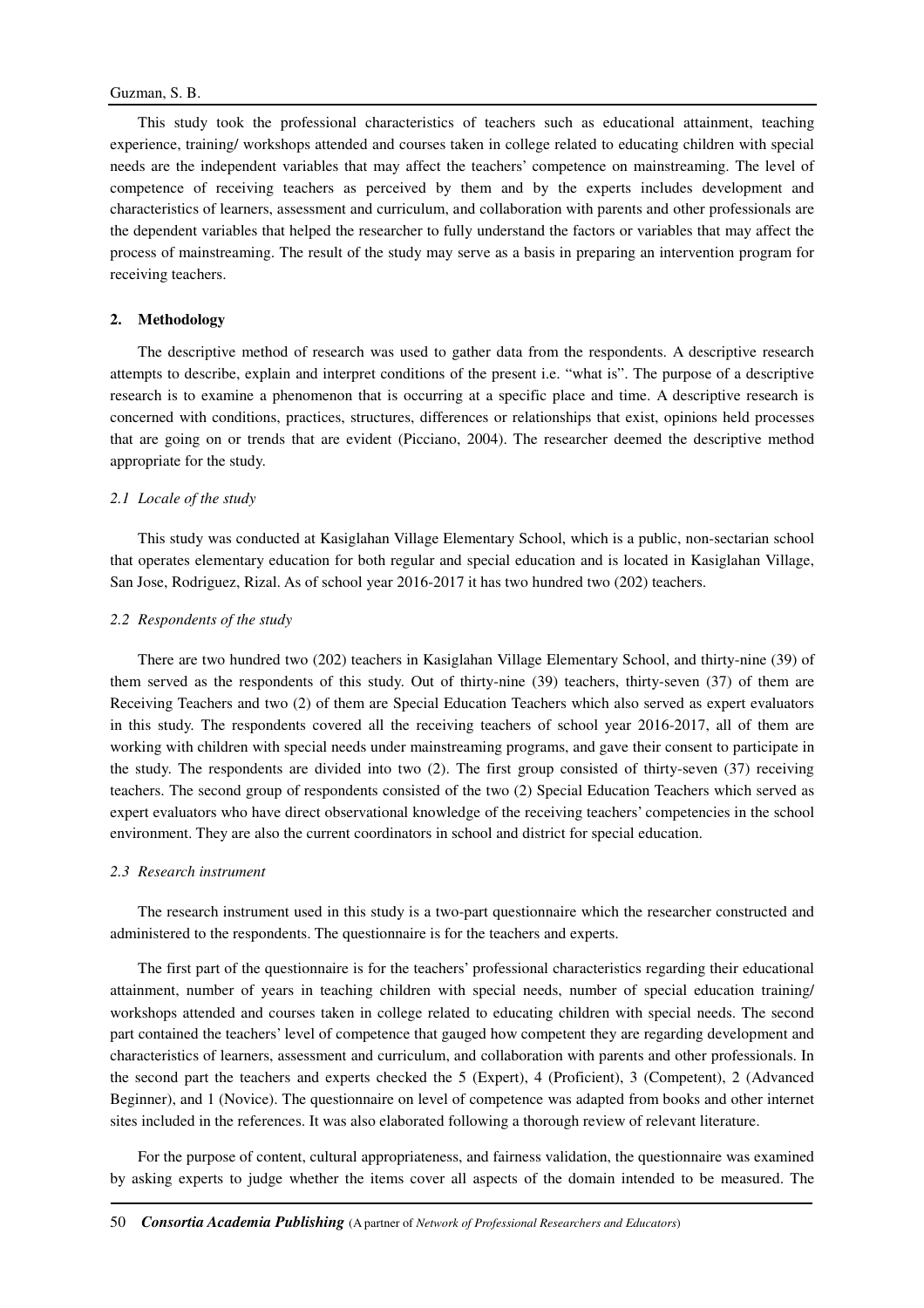questionnaire was subjected to a dry-run among the teachers in Maria Domenica Development Center, Kingsville Subdivision. The revisions made were based on the suggestions. After corrections, the survey questionnaires were distributed to the respondents from Kasiglahan Village Elementary School.

#### *2.4 Data-gathering procedure*

This research relied mostly on the questionnaire that was answered by the teachers and experts. The researcher sought permission from the Schools Division Superintendent of Rizal. A letter of request duly signed and approved by the Dean of the Roosevelt College Graduate School of Education was given to the Schools Division Superintendent of Rizal. After the approval of the superintendent, the researcher discussed personally with the principal the dynamics of conducting the study, with clarification that the activity would not disrupt nor interfere with the teachers' schedule of classes. The researcher then distributed the questionnaire to the teacher-respondents and experts which they retrieved after a week. After gathering all the data needed in the study, the responses were subjected to appropriate statistical treatment and analysis was employed for the correct interpretation of data.

#### *2.5 Data analysis and statistical treatment*

Several statistical formulae were used to answer the statement of the problem of this study. Statement of the problem for professional characteristics of receiving teachers was analyzed using frequency and percent. The level of competence of receiving teachers was analyzed using weighted means. Interpretation of the weighted mean is as follows: 1.00-1.49 = Novice, 1.50-2.49 = Advanced Beginner, 2.50-3.49 = Competent, 3.50- 4.49 = Proficient and 4.50-5.00 = Expert. Relationship between professional characteristics and teachers' level of competence as perceived by the experts was analyzed using chi-square. Moreover, the significant difference in the teachers' level of competence as perceived by the teachers and experts was analyzed using t-test.

### **3. Results and discussions**

#### **Table 1.1**

| Educational attainment of receiving teachers |  |  |
|----------------------------------------------|--|--|
|                                              |  |  |

| <b>Educational Attainment</b> | Frequency | Percent $(\% )$ |
|-------------------------------|-----------|-----------------|
| Baccalaureate                 |           |                 |
| Master's Degree               |           | 18.9            |
| Doctoral                      |           |                 |

Table 1.1 shows that out of thirty-seven (37) receiving teachers, 30 or 81.1% are baccalaureate degree holder and 7 or 18.9% are with master's degree. The table reveals that the respondents were composed of receiving teachers with baccalaureate and master's degree however, none of them holds a doctoral degree. Through a detailed investigation in the questionnaire, the researcher also discovered that the specializations of the receiving teachers whether baccalaureate or master's degree are not aligned with special education. The receiving teachers' specializations are focused on content and subject courses which allows them for a greater depth and breadth of content specific knowledge in the general education classroom. Some of the receiving teachers are not education major, they just earned education units. However, they all passed the Licensure Examination for Teachers.

As explained by Blanton, Pugach, and Florian (2011), the support that the teachers needed were in terms of proper preparation before entering the profession. Receiving teachers must be prepared with knowledge and skills to meet the instructional needs of students with disabilities. Receiving teachers can cater the needs of students with disabilities through improving their educational attainment.

Table 1.2 shows that 11 or 29.7% of 37 receiving teachers have less than 1 year experience in teaching children with special needs, 13 or 35.2% receiving teachers have 1 year teaching experience, 7 or 18.9%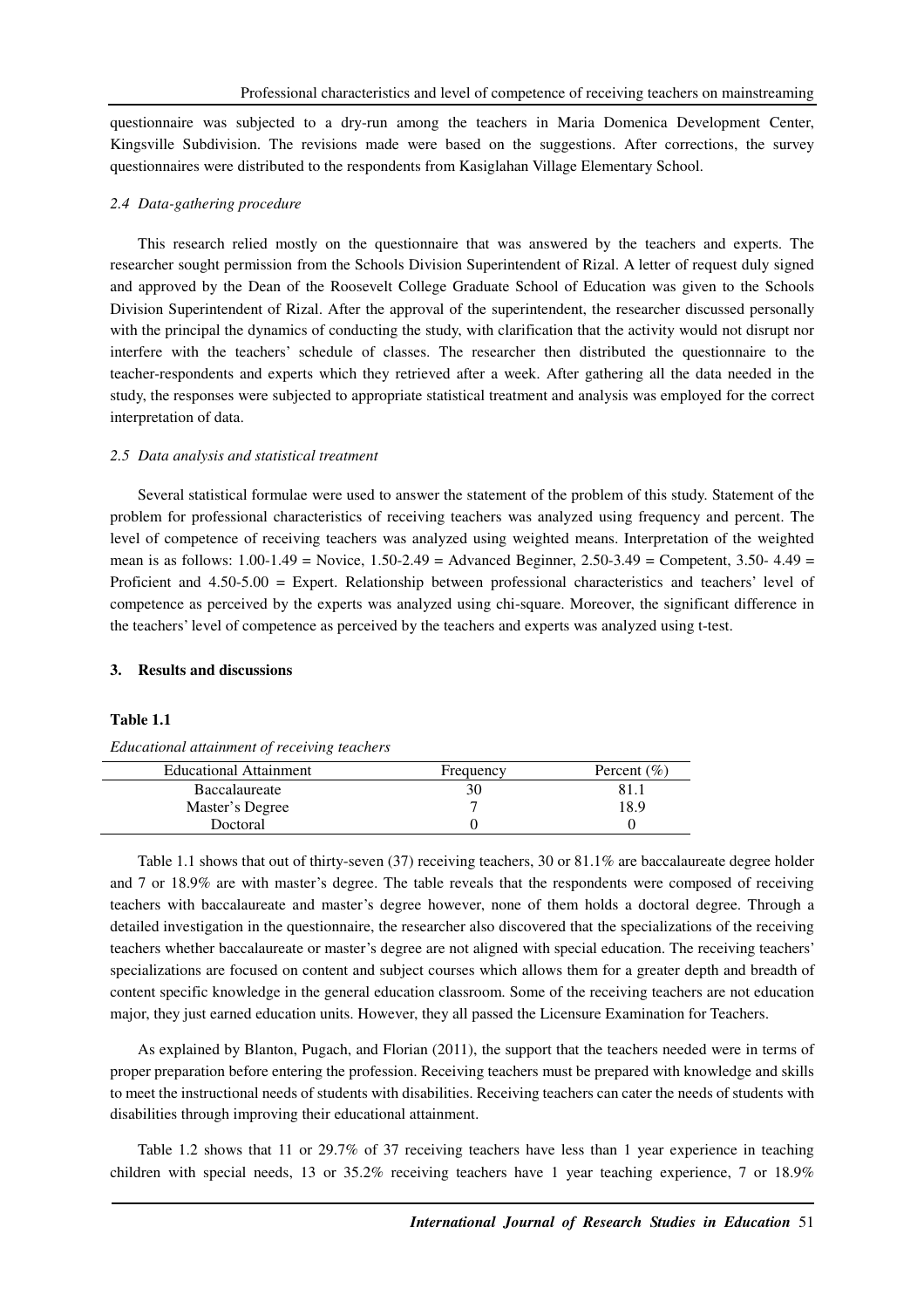receiving teachers have 2 years teaching experience, 4 or 10.8% receiving teachers have 3 years teaching experience, 2 or 5.4% receiving teachers have 4 years teaching experience and none of the receiving teachers possesses teaching experience higher than 4 years. An obtained mean of 1.3 or 1 year and 3 months, suggest that, generally, the receiving teachers do not have a long-time experience in teaching children with special needs. Given that the mainstreaming program in the school is on its establishing stage, they have been catering children with special needs in the regular classroom for about five (5) years. Similar to the study of Buell, Hallam, Gamel-McCormick, and Scheer (1999) found that the majority of receiving teachers reported needing more in-service trainings and experience regarding teaching children with special needs.

### **Table 1.2**

| Number of Years in Teaching | Frequency | Percent $(\% )$ |
|-----------------------------|-----------|-----------------|
|                             |           | 29.7            |
|                             |           | 35.2            |
|                             |           | 18.9            |
|                             |           | 10.8            |
|                             |           | 5.4             |
| Mean                        |           | years           |

*Number of years in teaching children with special needs* 

### **Table 1.3**

*Number of special education trainings/ workshops attended* 

| Number of Trainings/Workshops | Frequency | Percent $(\% )$ |
|-------------------------------|-----------|-----------------|
|                               |           | 48 7            |
|                               |           | 29.7            |
|                               |           |                 |
|                               |           |                 |
|                               |           |                 |
|                               |           |                 |

Table 1.3 shows that 18 or 48.7% of the receiving teachers have zero (0) training/ workshop attended, 11 or 29.7% of the receiving teachers have one (1) training/ workshop attended, 3 or 8.1% of the receiving teachers have two (2) trainings/ workshops attended, 3 or 8.1% of the receiving teachers have three (3) trainings/ workshops attended and 2 or 5.4% of the receiving teachers have four (4) trainings/ workshops attended. It also shows that the majority of the receiving teachers do not have training and workshops. Obviously, the training and workshops for receiving teachers are badly needed. Special Education is considered a minority in the public school system; it is one of the least priorities. The budget is allotted for additional facilities and amenities of school. Receiving teachers can acquire training and workshops through the volunteer organizations which grant it for free.

Similarly, the analysis of Oluremi (2015) indicated that receiving teachers who had undergone training on teaching students with special needs were inadequate in number. Study of Buenaventura (2009) found out that teachers who are working with students with disabilities need further training and acquisition of tools for teaching. In contrast, the study of Gorman and Drudy (2011) found that only 37% of the receiving did not have any in-service training in special education.

Table 1.4 shows that 18 or 48.7% of the receiving teachers have zero (0) course taken in college related to educating children with special needs, 3 or 8.1% of the receiving teachers have one (1) course taken in college related to educating children with special needs, 4 or 10.8% of the receiving teachers have two (2) courses taken in college related to educating children with special needs, 10 or 27.0% of the receiving teachers have three (3) courses taken in college related to educating children with special needs and 2 or 5.4% of the receiving teachers have four (4) courses taken in college related to educating children with special needs. It also shows that the majority of the receiving teachers do not have a course in college related to educating children with special needs. Some of the receiving teachers have taken courses in college related to educating children with special needs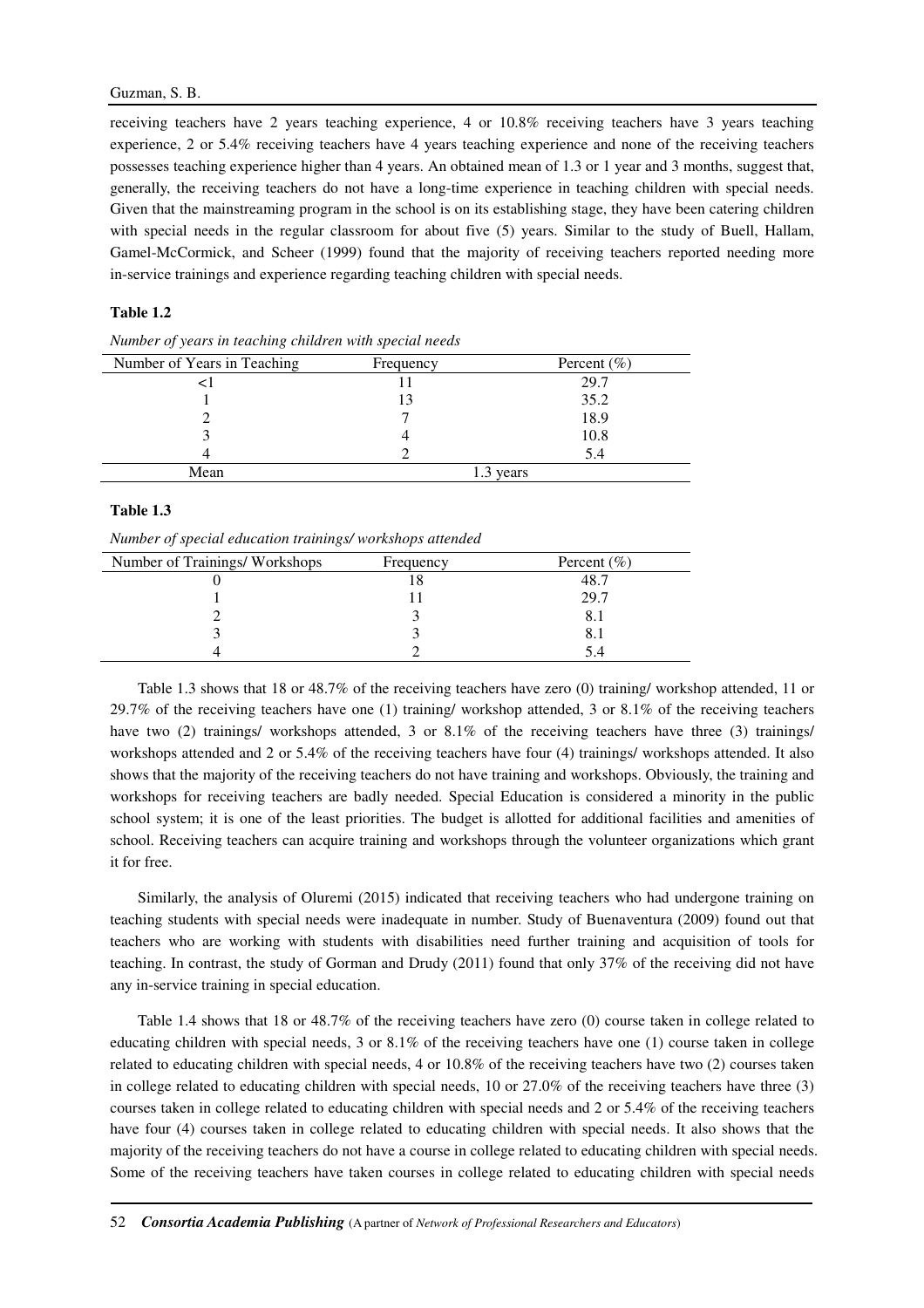because these were included in their elective courses. The researcher found out that those respondents who have a lot of courses taken in college related to educating children with special needs are Early Childhood Education majors. In spite of having some courses regarding children with special needs, receiving teachers confessed that they needed a lot of training and workshops.

# **Table 1.4**

Course Taken related to Special Education Frequency Percent (%) 0  $18$   $48.7$ 1 3 8.1 2 4 10.8 3 10 27.0 4 2 5.4

*Course taken in college related to educating children with special needs* 

These findings were consistent with what has been reported by Cagney (2009) which found that thirty-one (49.2%) had taken a course in college related to special education, and thirty-two (50.8%) had not taken such a course, and one of the respondents did not indicate whether or not he/she had taken such a course.

# **Table 2.1**

*Receiving teachers' competencies and characteristics of learners as perceived by the teachers and experts* 

|                                                                      |      | Teachers       |      | Experts        |  |
|----------------------------------------------------------------------|------|----------------|------|----------------|--|
| Development and characteristics of learners                          | Mean | Verbal         | Mean | Verbal         |  |
|                                                                      |      | Interpretation |      | Interpretation |  |
| A. Demonstrates respect for students first as unique human beings.   | 4.46 | Proficient     | 3.95 | Proficient     |  |
| B. Demonstrates understanding in the similarities and differences    | 4.32 | Proficient     | 3.19 | Competent      |  |
| in human development and the characteristics between and among       |      |                |      |                |  |
| individuals with exceptional learning needs.                         |      |                |      |                |  |
| C. Promotes cultural sensitivity and respects students' diversity    | 4.32 | Proficient     | 3.30 | Competent      |  |
| including language, culture, race, gender, and special needs and     |      |                |      |                |  |
| actively listens and pays attention to students' needs and           |      |                |      |                |  |
| responses.                                                           |      |                |      |                |  |
| D. Uses a variety of effective individualized instructional          | 4.24 | Proficient     | 3.35 | Competent      |  |
| strategies and resources for students with exceptional learning      |      |                |      |                |  |
| needs                                                                |      |                |      |                |  |
| E. Creates learning environments for individuals with exceptional    | 4.46 | Proficient     | 3.57 | Proficient     |  |
| learning needs (ELN) that foster cultural understanding, safety and  |      |                |      |                |  |
| emotional well-being, positive social interactions and active        |      |                |      |                |  |
| engagement of individuals with exceptional learning needs            |      |                |      |                |  |
| F. Increases participation of students with special needs in general | 4.59 | Proficient     | 3.62 | Proficient     |  |
| education settings or community settings.                            |      |                |      |                |  |
| Knowledge of instructional adaptations including alternative<br>G.   | 4.05 | Proficient     | 3.19 | Competent      |  |
| assignments, supplemental instruction, differential standards, and   |      |                |      |                |  |
| shortened assignments.                                               |      |                |      |                |  |
| Documents ongoing student progress and maintain accurate<br>Н.       | 4.46 | Proficient     | 3.92 | Proficient     |  |
| records                                                              |      |                |      |                |  |
| I. Displays a sense of social responsibility and the belief that all | 4.49 | Proficient     | 4.05 | Proficient     |  |
| students can learn.                                                  |      |                |      |                |  |
| J. Exhibits knowledge of common characteristics of different         | 3.92 | Proficient     | 3.08 | Competent      |  |
| disabilities and the effect on children's education, development     |      |                |      |                |  |
| and quality of life. (e.g., cognition, communication, motor,         |      |                |      |                |  |
| behavior)                                                            |      | Proficient     |      |                |  |
| K. Demonstrates an understanding of relevant special education       | 4.22 |                | 3.08 | Competent      |  |
| laws and policies                                                    |      |                |      |                |  |
| Mean                                                                 | 4.32 | Proficient     | 3.48 | Competent      |  |

Table 2.1 shows that the means of the responses of the receiving teachers as perceived by them range from 3.92 to 4.59. Receiving teachers perceived that they were proficient with regards to respecting students, understanding human development, promoting cultural sensitivity and respecting diversity, using a variety of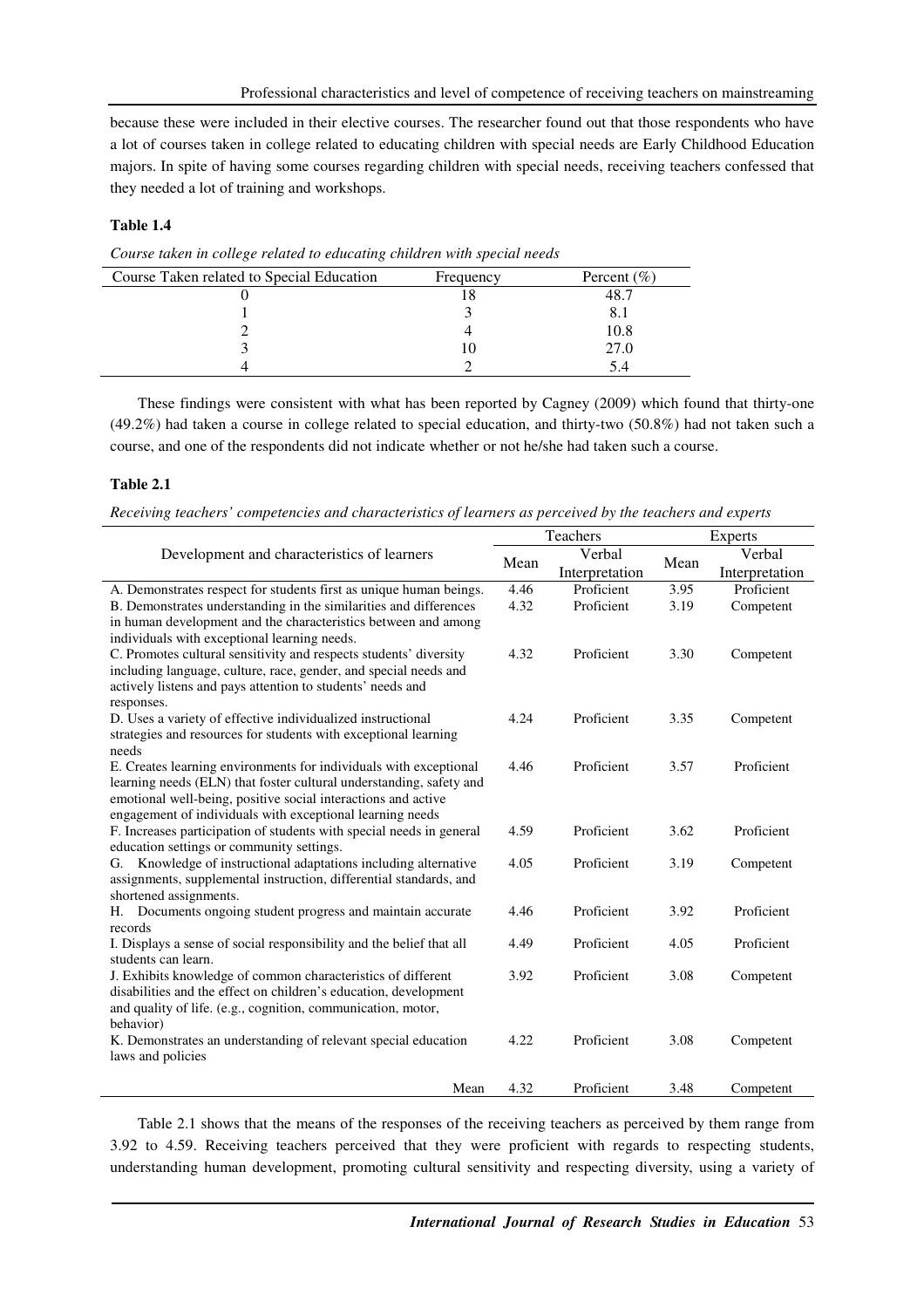effective individualized instructional strategies, creating positive learning environment, increasing students' participation, instructional adaptations, maintaining accurate records, believing that all students can learn, knowledge of common characteristics of different disabilities, and special education laws and policies, which are revealed by obtained means of 4.46, 4.32, 4.32, 4.24, 4.46, 4.59, 4.05, 4.46, 4.49, 3.92, and 4.22 in the data and with a verbal interpretation of **proficient**. An over-all mean of 4.32 suggests that receiving teachers as perceived by them are **proficient**.

Receiving teachers perceived that they are proficient in all items because their jobs as regular teachers are almost identical with the job description of the receiving teachers. They do not have a deep understanding with reference to every item, so they are thinking that their competence is on the level of proficient.

On the other hand, experts perceived that the receiving teachers are **proficient** in items regarding the respecting for students, creating learning environments, increasing students' participation, maintaining accurate records and believing that all students can learn as revealed by an obtained means of 3.95, 3.57, 3.62, 3.92, and 4.05. In items about understanding human development, promoting cultural sensitivity and respecting diversity, using variety of individualized instructional strategies, instructional adaptations, characteristics of different disabilities and special education laws, receiving teachers yielded means of 3.19, 3.30, 3.35, 3.19, 3.08, and 3.08 with verbal interpretation of **competent**.

Experts perceived that receiving teachers were proficient in the items that only require the love and understanding for children with special needs and documentation of students' progress. However, for those items that require individualized accommodations and modifications for children with special needs, they got a lower means. These findings are consistent with what has been reported by Nwazuoke and Mittler (2000), they observed that many receiving teachers who were in mainstream schools appeared to know little or nothing about children with special needs.

### **Table 2.2**

| Assessment and curriculum                                           |      | Teachers       |      | <b>Experts</b> |  |
|---------------------------------------------------------------------|------|----------------|------|----------------|--|
|                                                                     |      | Verbal         |      | Verbal         |  |
|                                                                     |      | Interpretation | Mean | Interpretation |  |
| A. Uses pre-assessment data to develop expectations for students,   | 4.35 | Proficient     | 3.32 | Competent      |  |
| to differentiate instruction, and to document learning.             |      |                |      |                |  |
| Uses assessment information to identify supports and<br>B.          | 4.49 | Proficient     | 3.46 | Competent      |  |
| adaptations required for individuals with exceptional learning      |      |                |      |                |  |
| needs                                                               |      |                |      |                |  |
| C. Sets acceptable, measurable and appropriate achievement goals    | 3.89 | Proficient     | 3.43 | Competent      |  |
| for student academic progress based on data available.              |      |                |      |                |  |
| D. Uses a variety of assessment strategies and instruments that are | 4.22 | Proficient     | 3.41 | Competent      |  |
| valid and appropriate for the content and for the student           |      |                |      |                |  |
| population.                                                         |      |                |      |                |  |
| E. Identifies and uses alternative grading procedures (e.g., oral   | 4.32 | Proficient     | 3.43 | Competent      |  |
| presentations, projects, portfolios).                               |      |                |      |                |  |
| F. Conducts formal and informal assessments of behavior,            | 4.22 | Proficient     | 3.35 | Competent      |  |
| learning, achievement, and environments to design learning          |      |                |      |                |  |
| experiences that support the growth and development of              |      |                |      |                |  |
| individuals with exceptional learning needs.                        |      |                |      |                |  |
| G. Understands formal and informal assessment procedures and        | 4.14 | Proficient     | 3.35 | Competent      |  |
| knows how to evaluate student competencies to make instructional    |      |                |      |                |  |
| decisions.                                                          |      |                |      |                |  |
| H. Gives constructive and frequent feedback to students on their    | 3.92 | Proficient     | 3.41 | Competent      |  |
| learning.                                                           |      |                |      |                |  |
| I. Modifies the general education curriculum for students with      | 4.14 | Proficient     | 3.27 | Competent      |  |
| disabilities based upon a variety of instructional techniques.      |      |                |      |                |  |

*Receiving teachers' competencies on assessment and curriculum as perceived by the teachers and experts*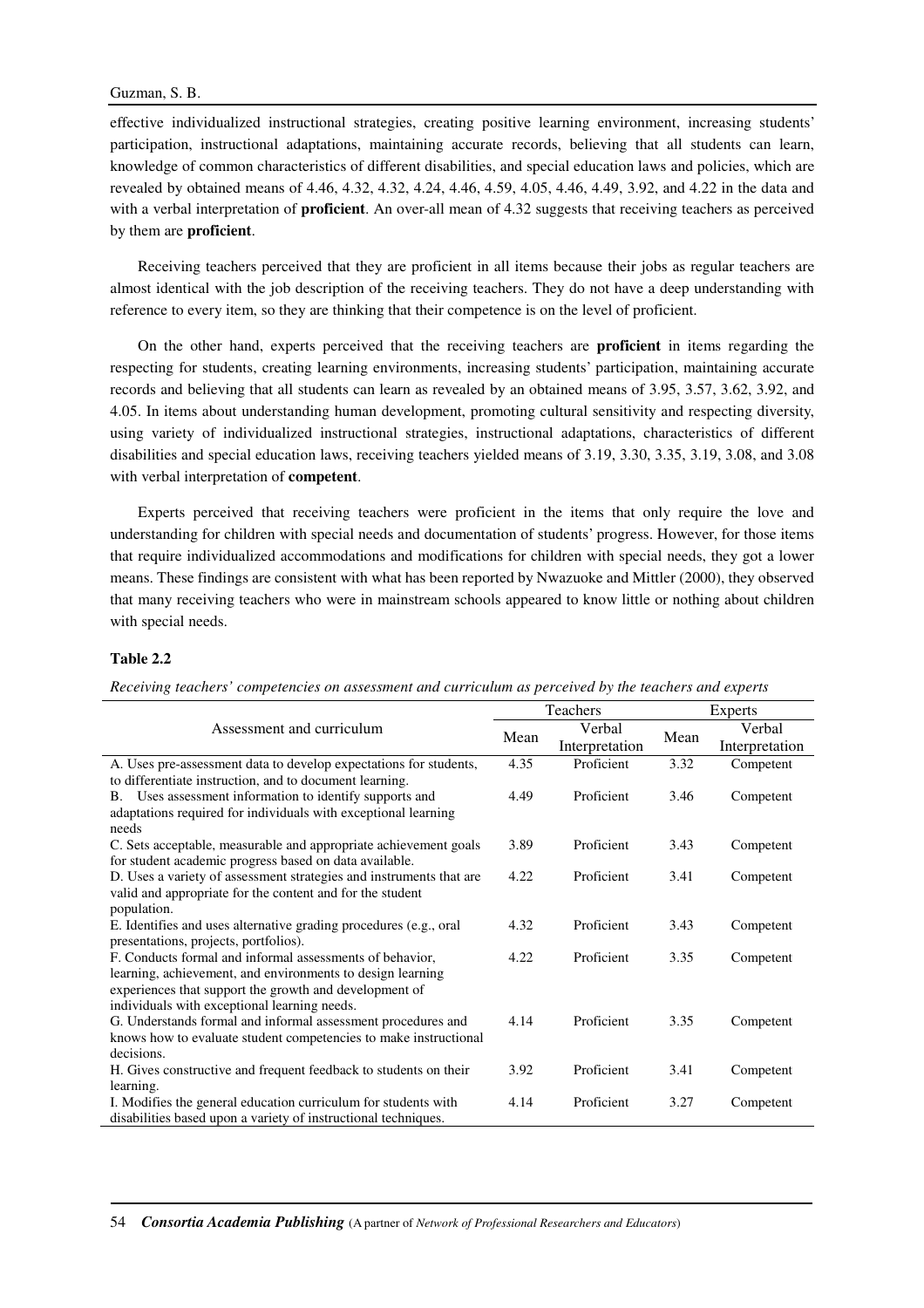### Professional characteristics and level of competence of receiving teachers on mainstreaming

#### **Table 2.2** …continued

|                                                                | Teachers |                | Experts |                |
|----------------------------------------------------------------|----------|----------------|---------|----------------|
| Assessment and curriculum                                      | Mean     | Verbal         | Mean    | Verbal         |
|                                                                |          | Interpretation |         | Interpretation |
| J. Develops lesson plans anchored in both general and special  | 3.92     | Proficient     | 3.27    | Competent      |
| curricula                                                      |          |                |         |                |
| K. Uses Individual Educational Plan (IEP) objectives to plan   | 3.46     | Competent      | 1.62    | Advanced       |
| educational setting and instruction.                           |          |                |         | Beginner       |
| L. Uses effective teaching procedures to include social skills | 3.89     | Proficient     | 3.32    | Competent      |
| instruction in curriculum activities                           |          |                |         |                |
| M. Participates in curriculum development meetings             | 4.03     | Proficient     | 3.27    | Competent      |
|                                                                |          |                |         |                |
| Mean                                                           | 4.08     | Proficient     | 3.23    | Competent      |

Table 2.2 shows that the means of the responses of the receiving teachers as perceived by them range from 3.46 to 4.35. Receiving teachers perceived that they can do the following: use pre-assessment data, use assessment information, set achievement goals, use variety of assessment strategies and instruments, use alternative grading procedures, conduct formal and informal assessments, evaluate students' competencies, give feedback, modify curriculum, develop lesson plans anchored on general and special curricula, use effective teaching procedures, and participate in curriculum development meeting, which are revealed by obtained means of 4.35, 4.49, 3.89, 4.22, 4.32, 4.22, 4.14, 3.92, 4.14, 3.92, 3.46, and 4.03 with verbal interpretation of **proficient**. All items are perceived as proficient, except for the item about Individual Educational Plan, that the obtained mean is 3.46 with a verbal interpretation of **competent**. Similar findings were reported by Buenaventura (2009) through face-to-face in-depth interviews with receiving teachers, the researcher found out those receiving teachers could not develop individual educational plans without proper developmental assessment, the researcher concluded that this shows service gap. These findings were consistent with what has been reported by Koe Dang (2011) wherein the researcher mentioned that "efforts from teachers could possibly be wasted because an IEP might not fit the child's developmental needs." This is what the experts observed; receiving teachers' efforts were wasted due to unsuited and misused of the individual educational plan.

Receiving teachers perceived that they are proficient with almost all of the items regarding assessment and curriculum because the items are also applicable in regular students. With or without children with special needs in their class they need to do an assessment, set goals, and give feedback. They are already used to it, that is why they perceive that they are proficient. The lowest mean that they have is in the item for Individual Educational Plan, majority of the receiving teachers do not have experience in teaching with special needs, their specialization is not aligned with special education, and do not have adequate training/ workshops. That is the rationale behind being unaware of Individual Educational Plan.

In contrast with the perceived means of the receiving teachers, experts perceived that receiving teachers were just competent, not proficient in the area of assessment and curriculum. The means of the responses of the experts range from 1.62 to 3.46, wherein almost all items perceived with a verbal interpretation of **competent**. The means of the receiving teachers were all higher than the means obtained by the experts. Another thing that is noteworthy is the item regarding the usage of Individual Educational Plan (IEP) objectives to plan educational setting and instruction, wherein the means obtained is 1.62 with a verbal interpretation of **advanced beginner**. This item got the lowest means as perceived by teachers and experts under the assessment and curriculum.

It can be inferred that the receiving teachers' practices were demonstrated at an acceptable level of performance as perceived by the experts. Teachers perceive that they are doing a great job in the area of assessment, because they are always getting the general mastery of the whole class. Additionally, receiving teachers expect that the pupils who are mainstreamed into their classes could be able to perform at the same level with their regular peers. On the other hand, experts are expecting that receiving teachers could be able to cater the special needs of every student. In the area of curriculum, receiving teachers perceived that they are proficient, because modifying curriculum, developing lesson plans, teaching procedures, and participating in curriculum development meetings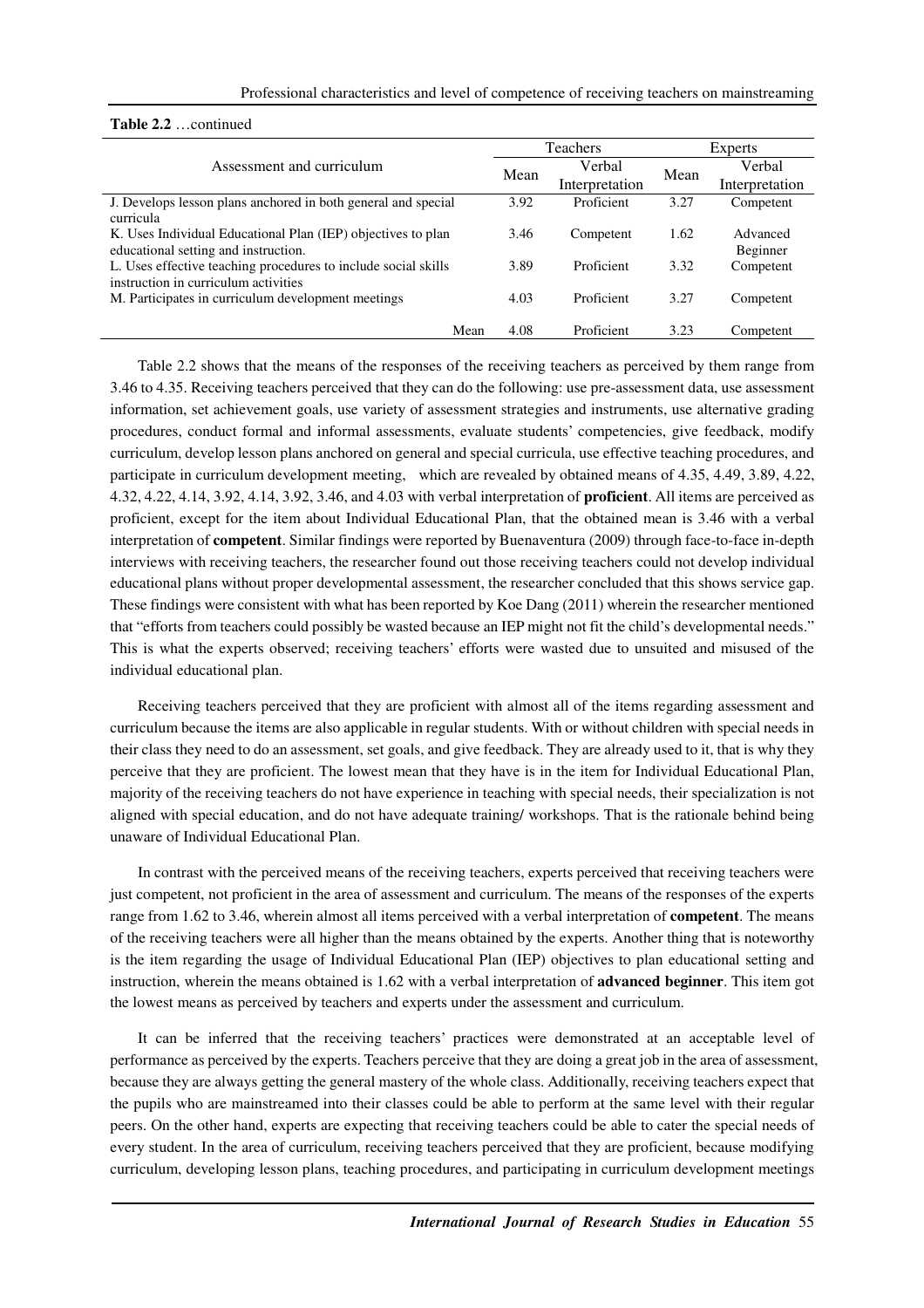are jobs that they are familiar with. However, in the experts' perceptions, it should be done in a way where children with special needs would achieve their full potential. Teachers do not have a deep understanding about disabilities; therefore, interpreting the appropriate accommodations and modifications to children with special needs is a huge challenge to them. The worst scenario is modifying a curriculum that is not proper for the child's abilities.

Similarly, Gorman and Drudy (2011) found that receiving teachers had requested similar professional development focused mainly on the individual educational plan process, knowledge of specific disabilities, testing diagnosis and assessment, teaching methodologies (including team-teaching) relevant to children with special needs and contact with experienced teachers. These items also got lower means as perceived by the experts.

### **Table 2.3**

*Receiving teachers' competencies on collaboration as perceived by the teachers and experts* 

|                                                                                                                                |      | Teachers       |      | <b>Experts</b> |  |
|--------------------------------------------------------------------------------------------------------------------------------|------|----------------|------|----------------|--|
| Collaboration with parents and other professionals                                                                             |      | Verbal         |      | Verbal         |  |
|                                                                                                                                | Mean | Interpretation | Mean | Interpretation |  |
| A. Supports general education colleagues with integrating                                                                      | 4.46 | Proficient     | 4.22 | Proficient     |  |
| individuals with exceptional learning needs (ELN) in regular                                                                   |      |                |      |                |  |
| environments to engage them in meaningful learning activities and                                                              |      |                |      |                |  |
| interactions.                                                                                                                  |      |                |      |                |  |
| B. Engages in professional activities and participate in learning                                                              | 4.70 | Expert         | 3.46 | Competent      |  |
| communities that benefit individuals with exceptional learning                                                                 |      |                |      |                |  |
| needs.                                                                                                                         |      |                |      |                |  |
| C. Uses collaboration to facilitate the successful transitions of                                                              | 4.38 | Proficient     | 3.49 | Competent      |  |
| individuals with exceptional learning needs (ELN) across settings.                                                             |      |                |      |                |  |
| D. Collaborates with teachers and other school personnel to assure                                                             | 4.73 | Expert         | 3.43 | Competent      |  |
| non-biased, meaningful assessments and decision making.                                                                        |      |                |      |                |  |
| E. Communicates with colleagues, follow instructions, and use                                                                  | 3.86 | Proficient     | 3.43 | Competent      |  |
| problem solving and other skills that will enable to work as an                                                                |      |                |      |                |  |
| effective member of the instructional team                                                                                     |      |                |      |                |  |
| F. Encourages and assists families to become active participants in                                                            | 3.89 | Proficient     | 3.49 | Competent      |  |
| the educational team.                                                                                                          |      |                |      |                |  |
| G. Implements collaborative and consultative relationships by                                                                  | 4.38 | Proficient     | 4.19 | Proficient     |  |
| co-planning and co-teaching, establishing and adhering to                                                                      |      |                |      |                |  |
| meetings, developing IEPs, and sharing expertise.                                                                              |      |                |      |                |  |
| H. Participates effectively in the identification, diagnosis,                                                                  | 4.00 | Proficient     | 3.38 | Competent      |  |
| placement, and ongoing service of students with disabilities.                                                                  | 4.70 | Proficient     | 3.97 | Proficient     |  |
| I. Serves as a collaborative resource person for parents/guardians,                                                            |      |                |      |                |  |
| general education teachers, administrators, paraprofessionals,                                                                 |      |                |      |                |  |
| related service providers, and other school and community<br>personnel about the characteristics and needs of individuals with |      |                |      |                |  |
| disabilities.                                                                                                                  |      |                |      |                |  |
|                                                                                                                                |      |                |      |                |  |
| Mean                                                                                                                           | 4.34 | Proficient     | 3.67 | Proficient     |  |

Table 2.3 shows that the means of the responses of the receiving teachers range from 3.86 to 4.73. It will be noted that the means of the responses of the receiving teachers in the two (2) items regarding engagement in professional activities and collaboration with school personnel for non-biased, meaningful assessment and decision making, which are revealed by obtained means of 4.70 and 4.73 with verbal interpretations of **excellent**. The remaining six (6) items such as: supports to colleagues, transitions across settings, works as an effective member of instructional team, encourages families to become active, collaborative and consultative relationships with other professionals, participates in identification, diagnosis, placement and services, and serves as resource person, obtained a means of 4.46, 4.38, 3.86, 3.89, 4.38, 4.00, and 4.70 with verbal interpretation of **proficient**. An over-all mean of 4.34 suggests that receiving teachers as perceived by them are **proficient**.

The teaching profession always goes together with collaboration. Receiving teachers have already mastered the art of collaborating with parents and other professionals that plays a vital role in the students' education. It is a typical situation when receiving teachers communicate with parents, teachers, other family members, or anyone who can contribute for the students' progress. So, receiving teachers perceived that their collaboration skill is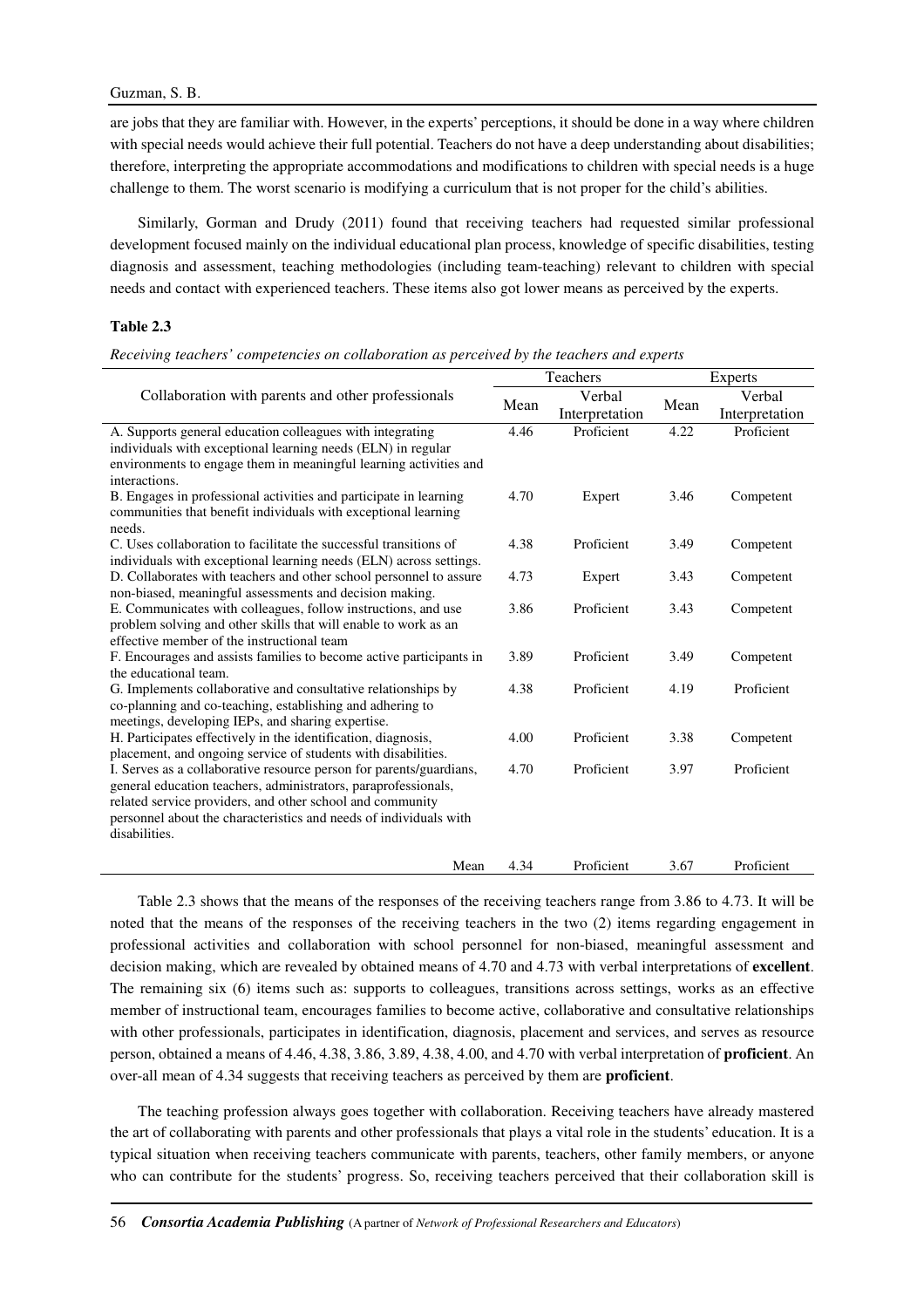exceptional. Similarly, the study of Bruster (2014) highlighted the pivotal role of receiving teachers as communicators and collaborators with other professions who were involved in educating students with special needs.

The experts perceived that receiving teachers were **proficient** in three (3) items including: supports to colleagues, collaborative and consultative relationships with other professionals, and served as resource person, which rendered means of 4.22, 4.19, and 3.97. While the remaining six (6) items regarding engagement in professional activities and collaboration with school personnel for non-biased, meaningful assessment and decision making, transitions across settings, works as an effective member of instructional team, encourages families to become active, and participates in identification, diagnosis, placement and services, which yielded means of 3.46, 3.49, 3.43, 3.43, 3.49, and 3.38, with verbal interpretation of **competent**. An over-all mean of 3.67 suggests that receiving teachers as perceived by the experts are **proficient**.

Experts and receiving teachers' over-all means were both proficient. Yet, it is still vivid that experts' assessment of the receiving teachers' performance is lower, compared to the result of the receiving teachers' self-assessment. The underlying rationale is the experts' point of view; the experts are special education teachers by profession. In the context of special education, collaboration with parents means teaching the parents on how to deal with their child's behavior at home or in other settings like church, cinema, mall, etc. Collaboration does not stop with communication, but also ensuring that there is a consistency in the child's performance and behavior across different settings.

Bruster (2014) mentioned that special education teachers and receiving teachers should have the opportunity to do co-teaching or team teaching to model their strategies with one another. Meanwhile, the study of Manansala (2008) revealed that receiving teachers were also necessitate to communicate and collaborate with the shadow teachers in terms of curriculum planning, instruction, behavior management, and team working.

### **Table 3.1**

*Relationship between the educational attainment of receiving teachers and their competence* 

| Variables                  | Computed Value | Critical Value        | Verbal Interpretation |
|----------------------------|----------------|-----------------------|-----------------------|
| Educational Attainment and | $x^2 = 6.977$  | $x^2(2,0.05) = 5.991$ | Significant           |
| Competence                 |                |                       | Relationship          |

Since the computed value in Table 3.1 is much higher than the critical value, the null hypothesis was rejected. Thus, there is significant relationship exists between the educational attainments of the receiving teachers and their level of competence. This means that educational attainment may affect the level of competence of receiving teachers. The receiving teachers who have baccalaureate's degree tend to have a lower level of competence, because a lot of them are not into continuous education. It signifies that they are not updated with the current issues and trends concerning education. Receiving teachers, who have master's degree, tend to have a higher level of competence, because they have contemporary views in the teaching-learning processes. They are exposed with trainings/ workshops and they are observing and evaluating the other teachers' performance. Oluremi (2015) supported the findings by emphasizing the notion that teachers and other personnel who are working with students with special needs must have a minimum requirement in their educational background, because their educational background can predict their performance.

### **Table 3.2**

*Relationship between years in teaching of the receiving teachers and their competence* 

| <b>Variables</b>                                                   | Computed Value | Critical Value        | Verbal Interpretation       |
|--------------------------------------------------------------------|----------------|-----------------------|-----------------------------|
| Years in Teaching Children<br>with Special Needs and<br>Competence | $x^2 = 17.625$ | $x^2(2,0.05) = 5.991$ | Significant<br>Relationship |
|                                                                    |                |                       |                             |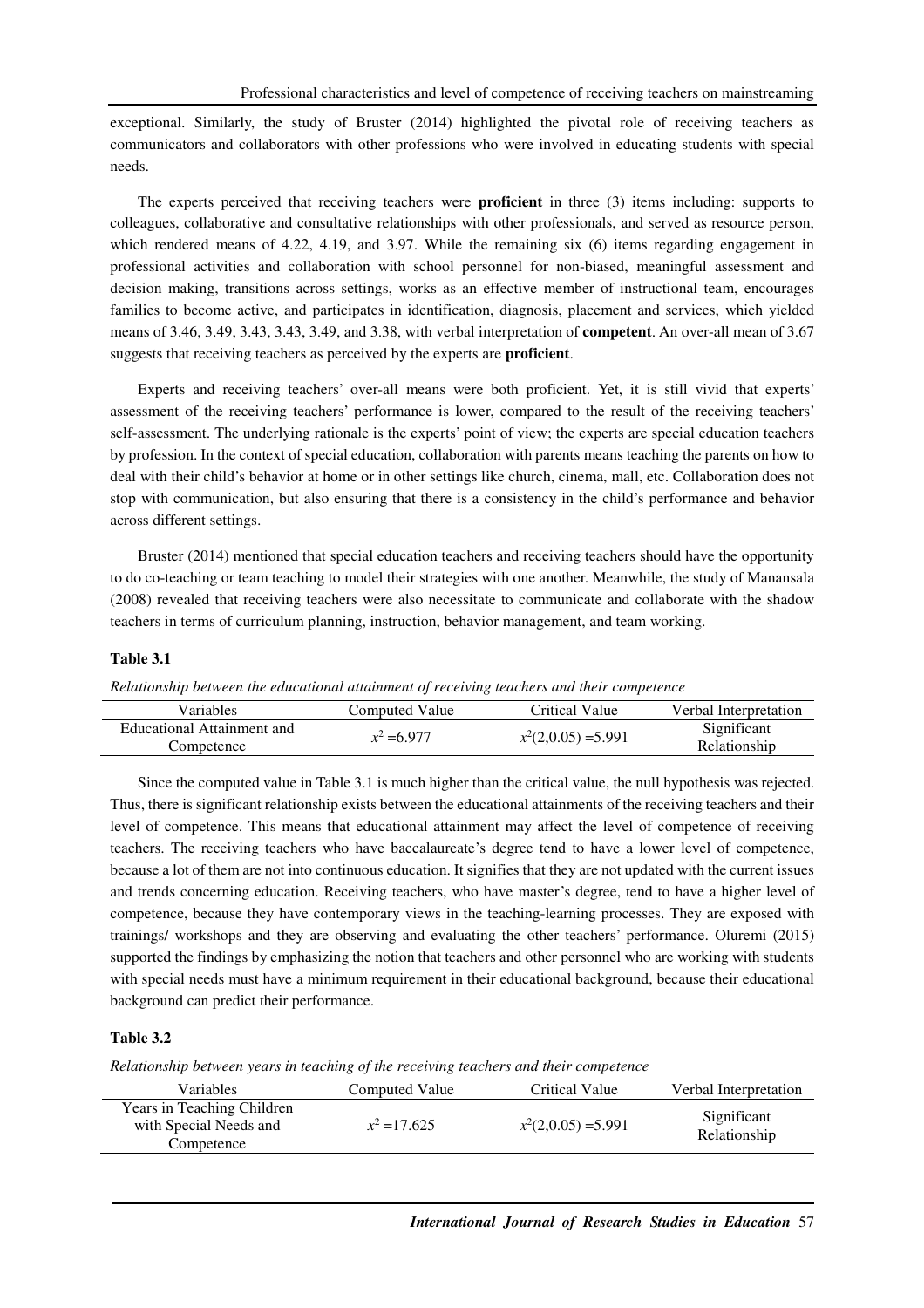Meanwhile the computed value in Table 3.2 is much higher than the critical value, the null hypothesis was rejected. Therefore, there is significant relationship exists between the number of years in teaching children with special needs of the receiving teachers and their level of competence. Receiving teachers who have 0-2 years teaching experience in teaching children with special needs be likely to have a lower level of competence. Receiving teachers who have lower than two years of experience to be likely unequipped in teaching children with special needs, working with special education teachers, and communicating with the parents. Those above-mentioned skills take time to be mastered.

Receiving teachers who have 3-4 years of teaching experience tend to have a higher level of competence. In any kind of profession, experience is an edge. Experience helped them to be more skilled receiving teachers. Since they are the seniors, they also had the opportunities to attend trainings/ workshops, which helped them to be effective receiving teachers. Majority of the students under mainstreaming program are children with deafness or hard of hearing. Certainly, senior receiving teachers had already received a lot of trainings in sign language because the Special Education Program Department in the locale of the study launched a project on the subject of different levels of sign language.

Similarly, a Bonferroni ANOVA test comparing the mean scores of receiving teachers' attitudes revealed that, receiving teachers with more years of teaching experience would have more positive attitudes towards working with students with special needs (Cagney, 2009). Additionally, Unianu (2011) found that receiving teachers who have had more experience appear to have more self-confidence in teaching students with disabilities.

### **Table 3.3**

*Relationship between trainings/workshops attended by the receiving teachers and their competence* 

| <b>Variables</b>                                                     | Computed Value | Critical Value        | Verbal Interpretation       |
|----------------------------------------------------------------------|----------------|-----------------------|-----------------------------|
| Special Education Trainings/<br>Workshops Attended and<br>Competence | $x^2 = 13.585$ | $x^2(2,0.05) = 5.991$ | Significant<br>Relationship |

Subsequently the computed value in Table 3.3 is much higher than the critical value, the null hypothesis was rejected. Therefore, there is significant relationship exists between the numbers of special education trainings/ workshops attended of the receiving teachers and their level of competence. This means that trainings/ workshops may affect the level of competence of the receiving teachers. Precisely, those receiving teachers who have 0-2 trainings/workshops attended got a lower level of competence, while those who 3-4 trainings / workshops attended have got a higher level of competence. One pitfall of education graduates is how soon teachers forget things, about the teaching strategies and methodologies. Receiving teachers are going to forget what they studied, so trainings/ workshops is a must. We never stop learning, and receiving teachers should reflect that. It should be a mantra of every receiving teacher that trainings/workshops are part of the learning life cycle. It is a continuous journey of readiness and discovery. So, Department of Education owe it to the receiving teachers, the department must provide trainings.

Similar findings were reported by Oluremi (2015), results showed that teachers' attitude to students with special needs had greatly improved through workshops, seminars, and conferences attended by the receiving teachers which had developed their positive attitude to students with special needs.

# **Table 3.4**

*Relationship between the course taken in special needs of the receiving teachers and their competence* 

| <b>Variables</b>                                                                                 | Computed Value | Critical Value        | Verbal Interpretation          |
|--------------------------------------------------------------------------------------------------|----------------|-----------------------|--------------------------------|
| Course Taken in College<br>related to Educating Children<br>with Special Needs and<br>Competence | $x^2 = 2.625$  | $x^2(2,0.05) = 5.991$ | No Significant<br>Relationship |
|                                                                                                  |                |                       |                                |

58 *Consortia Academia Publishing* (A partner of *Network of Professional Researchers and Educators*)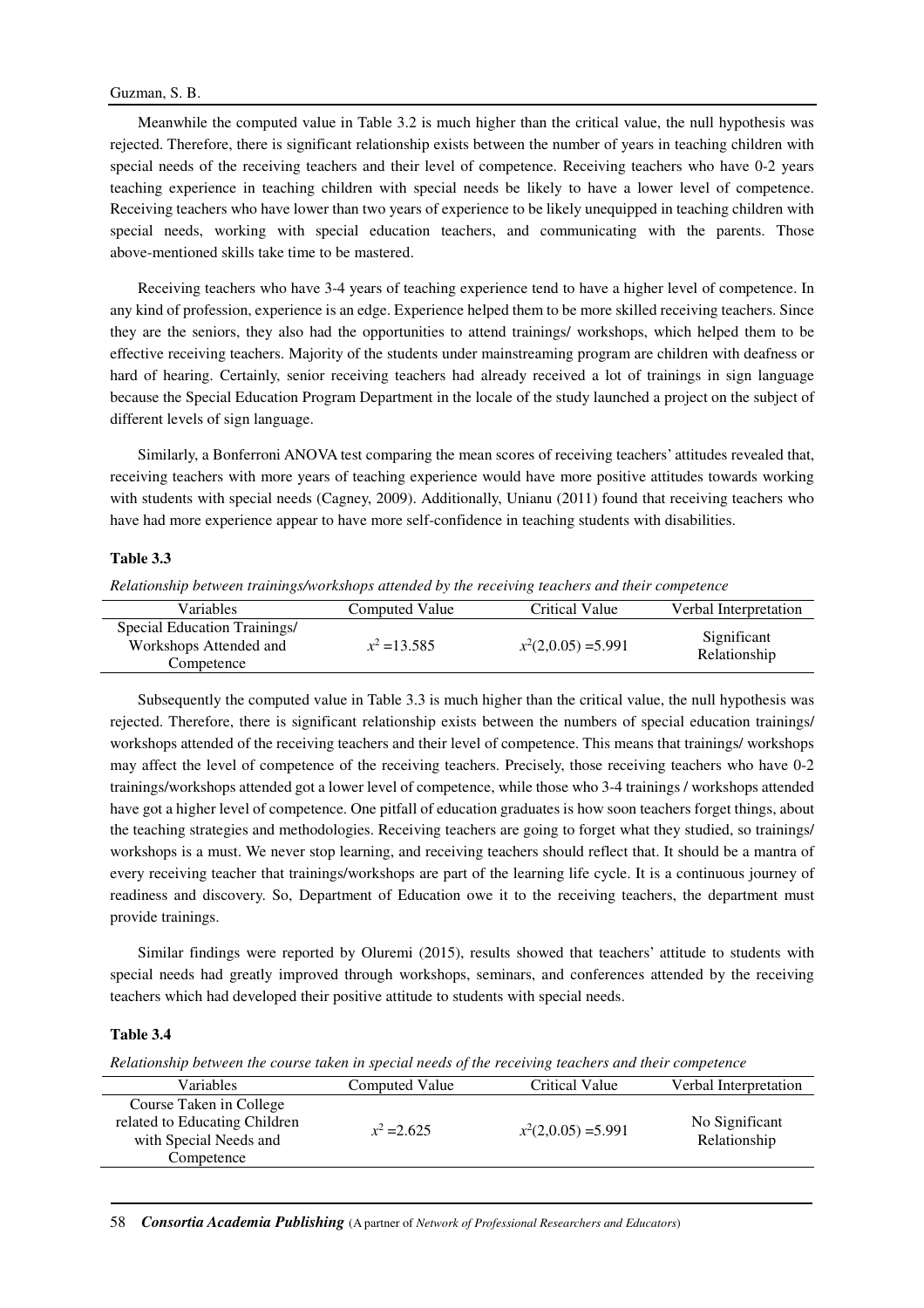Since the computed value in Table 3.4 is much less than the critical value, the null hypothesis was accepted. Hence, no significant relationship exists between the number of course taken in college related to educating children with special needs of the receiving teachers and their level of competence. This means that with or without course taken related to special education receiving teachers may have high or low level of competence. Receiving teachers who do not have taken a course related to special education probably can get a high level of competence because some of them had taught in schools that offer inclusion program, some of their courses in college are closely related to special education and behavioral psychology, and some are interested to teach children with special needs. On the other hand, receiving teachers who have course/s taken in college related to educating children with special needs may still get low level of competence because some of them do not immediately apply the things they learned in the course/s, and some are mismatched with the students' disability to the course taken. For example, their course is about children with autism spectrum disorder, but they are teaching children with deafness or hard of hearing.

These findings were supported by the study of Cagney (2009) were there is no statistically difference between course taken in college related to working with students with special needs and a positive overall attitude towards working with these students. Nevertheless, this issue requires further investigations.

# **Table 4.1**

| Difference between teachers' and experts' assessment on competence in development and characteristics |  |  |
|-------------------------------------------------------------------------------------------------------|--|--|
|                                                                                                       |  |  |

| Variables                                                                                                                                                  | Computed Value | Critical Value       | Verbal Interpretation     |
|------------------------------------------------------------------------------------------------------------------------------------------------------------|----------------|----------------------|---------------------------|
| Receiving Teachers'<br>Self-assessment and Experts'<br>Assessment on Receiving<br>Teachers' Competence<br>(Development and<br>Characteristics of Learners) | $t = 2.105$    | $t(20,0.05) = 2.086$ | Significant<br>Difference |

Since the computed value of *t*=2.105 in the Table 4.1 is much higher than the critical value *t*(20,0.05)=2.086 at 5% level of significance, the null hypothesis was rejected. Therefore, there is significant difference in the receiving teachers' competence in the area of development and characteristics of learners as perceived by the teachers and experts. It implies that receiving teachers perceived that they are proficient in this area, while experts perceived that receiving teachers are just competent. This wide difference between experts' assessment and receiving teachers' self-assessment might be explained by the tendency of the receiving teachers to overestimates their abilities and competency. It also reflected that experts are special education teachers by profession, who were in a point of direct contact with the students with special needs, and they are more sensitive to the needs of the students in the area of development and characteristics. Apparently, receiving teachers' focus is the whole class, and they are not too particular of their responsibilities about doing considerations to children with special needs. It can be inferred that receiving teachers and special education teachers must communicate to have identical goals.

The findings are concurring to the literature of Adams (2015) since mainstreaming is new to regular classes, teachers inclined to miscalculate their competence in the characteristics of learners because they are neophyte in the situation. Adams (2015) also emphasized that co-teaching with special education teacher is also a great challenge for neophyte receiving teachers.

# **Table 4.2**

*Difference between teachers' and experts' assessment on competence in assessment and curriculum* 

| <b>Variables</b>             | Computed Value | Critical Value       | Verbal Interpretation     |
|------------------------------|----------------|----------------------|---------------------------|
| Receiving Teachers'          |                |                      |                           |
| Self-assessment and Experts' |                |                      |                           |
| Assessment on Receiving      | $t = 5.654$    | $t(24,0.05) = 2.064$ | Significant<br>Difference |
| Teachers' Competence         |                |                      |                           |
| (Assessment and Curriculum)  |                |                      |                           |
|                              |                |                      |                           |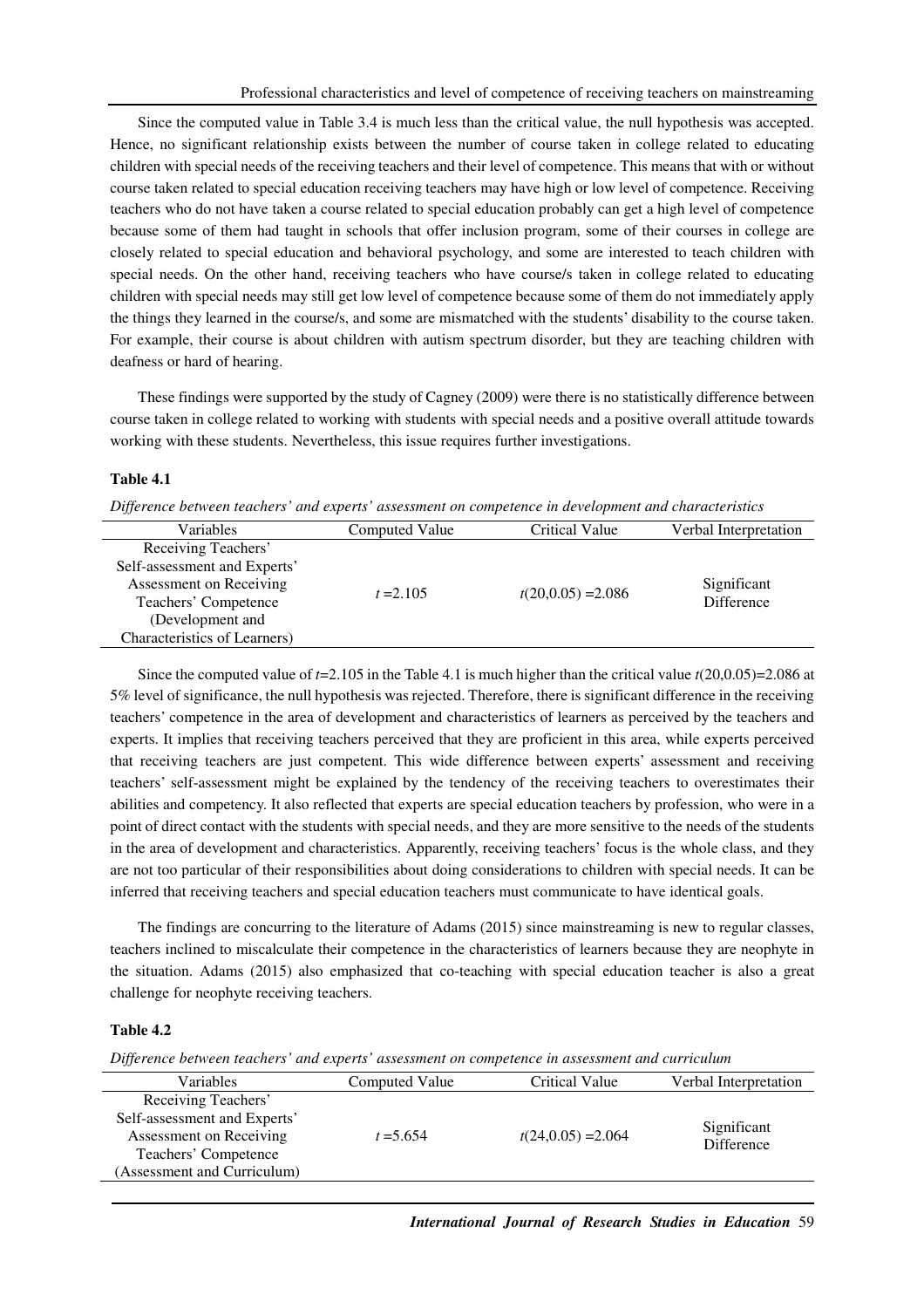Since the computed value of *t*=5.654 in Table 4.2 is higher than the critical value *t*(24,0.05)=2.064 at 5% level of significance, the null hypothesis was rejected. Therefore, there is significant difference in the receiving teachers' competence in the area of assessment and curriculum as perceived by the teachers and experts. The table further indicates the huge difference is noticeable in the competence which is about the uses of Individual Educational Plan objectives to plan educational setting and instruction. Receiving teachers admitted that they are not particular for the child's Individual Educational Plan, and that's a wrong practice. Individual Educational Plan contains almost all the background and domains of development of the students, including: family background, cognitive skills, social skills, behavioral patterns, physical capabilities, etc. Individual Educational Plan is a big help for them if they will utilize it properly.

Since receiving teachers are content specialists, they tend to make and deliver the lessons in a general approach and might forgetting the considerations for children with special needs. Otherwise, they made considerations, however it is not enough in the observation of the experts. Experts are expecting them to provide accommodations and modifications in the assessment and curriculum. In order for them to match the expectations, experts as special education teachers must provide suggestions in modifications of the tests, grading scale, and assignments for children with special needs. Receiving teachers would have a variety of options to choose from and they will have an idea and confidence to create on their own.

In the study of Power (2010) he discussed the possible rationale behind the teachers' adversity in assessing students with disabilities. Power (2010) concluded that teachers had not received any training or qualification in the area of adapted assessment when they were pursuing their education degree. The lack of initial teacher training is the main cause of this predicament; this problem can be solved through development of modules specifically for adapted assessment for students with disabilities.

# **Table 4.3**

*Difference between teachers and experts' assessment on competence in collaboration* 

| Variables                    | <b>Computed Value</b> | Critical Value       | Verbal Interpretation            |
|------------------------------|-----------------------|----------------------|----------------------------------|
| <b>Receiving Teachers</b>    |                       |                      |                                  |
| Self-assessment and Experts' | $t = 3.852$           | $t(16,0.05) = 2.120$ | Significant<br><b>Difference</b> |
| Assessment on Receiving      |                       |                      |                                  |
| Teachers' Competence         |                       |                      |                                  |
| (Collaboration with Parents  |                       |                      |                                  |
| and other Professionals)     |                       |                      |                                  |
|                              |                       |                      |                                  |

Since the computed value of *t*=3.852 in Table 4.3 is much higher than the critical value *t*(16,0.05)=2.120 at 5% level of significance, the null hypothesis was rejected. Therefore, there is significant difference in the receiving teachers' competence in the area of collaboration with parents and other professionals as perceived by the teachers and experts.

Receiving teachers overestimate their competence in collaboration, maybe because there were times that they are collaborating with colleagues, parents, and other professionals but it was not observed by the experts. However, experts may ask other people with regards to how well the receiving teacher in following instructions, facilitating transition programs, developing strategies, sharing expertise, and participation in identification, diagnosis, placement, and ongoing services. Moreover, the study of Olinger (2013) revealed that receiving teachers needed to communicate and collaborate with special education teachers to set classroom expectations for students with special needs.

# **4. Conclusion and recommendation**

The researcher concludes that receiving teachers generally consisted of baccalaureate and master's degree holders; it was dominated by baccalaureate's degree holders by more than three fourths. They have teaching experience to children with special needs range from 0 to 4 years; it is vivid that they do not have a long-time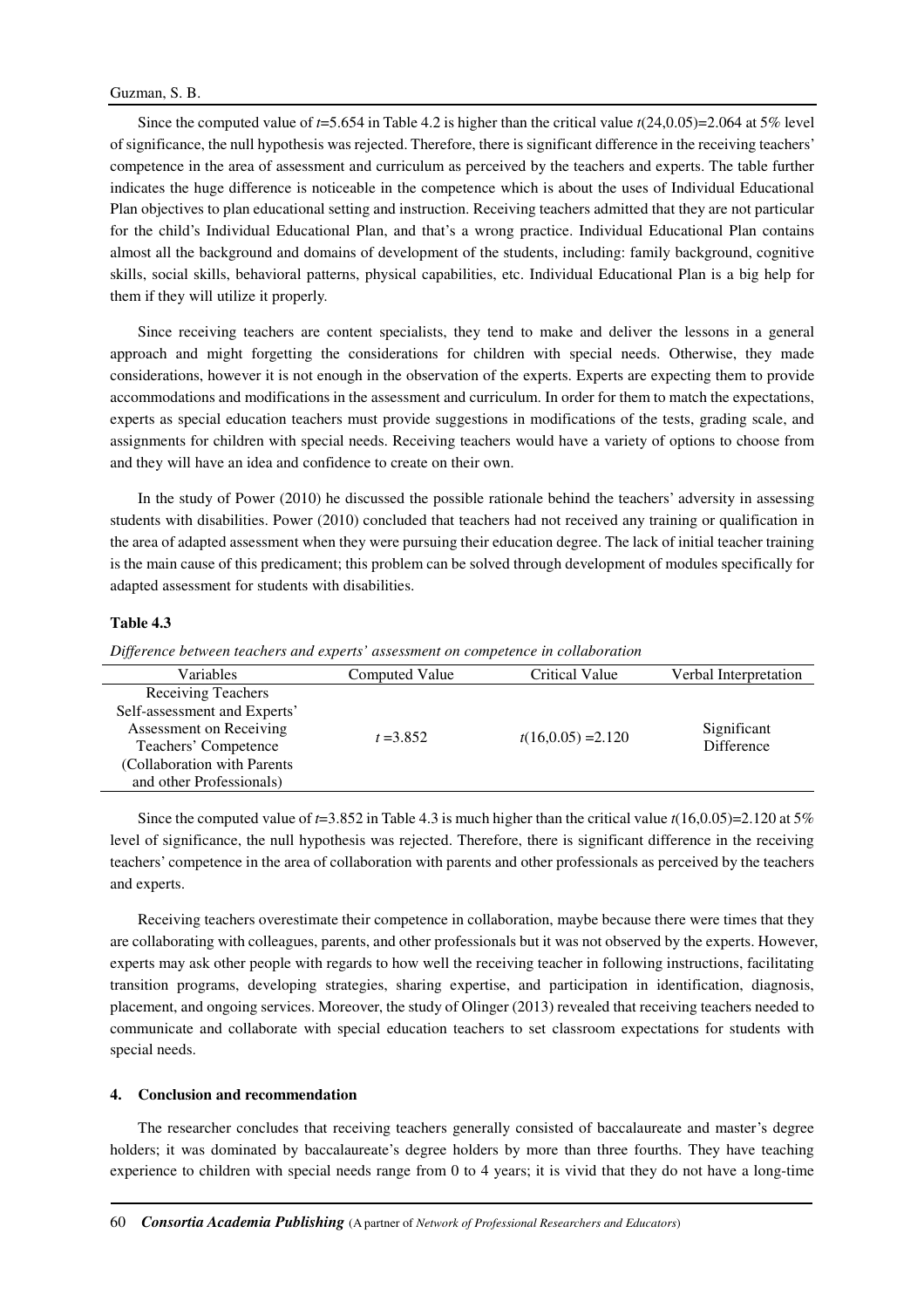experience in teaching children with special needs. Predominantly, receiving teachers are lacking training/ workshops attended; almost half of them have no training/ workshops yet. Majority of the receiving teachers have no course taken in college related to special education, but those receiving teachers whose major is Early Childhood Education have course/s related to special education.

The receiving teachers as perceived by them were proficient in the three standards of development and characteristics of learners, assessment and curriculum, and collaboration with parents and other professionals. On the other hand, experts perceived receiving teachers as competent in the standard of development and characteristics of learners, and assessment and curriculum. In the standard of collaboration with parents and other professionals, experts and receiving teachers are both perceived as proficient.

There is a significant relationship between the educational attainment, number of years in teaching children with special needs, and number of special education trainings/ workshops attended by receiving teachers with the teachers' level of competence as perceived by the experts. There is no significant relationship between the courses taken in college related to educating children with special needs by receiving teachers with the teachers' level of competence as perceived by the experts.

There is a significant difference in the teachers' level of competence as perceived by the teachers and experts in the standards of development and characteristics of learners, assessment and curriculum, and collaboration with parents and other professionals. Receiving teachers overestimates their performance and they perceived it higher than the experts.

The researcher recommends that receiving teachers, special education teachers, and parents are encouraged to attend seminars or workshops intended for each of them to help them improve their respective roles. Receiving teachers handling children with deafness must have the appropriate training on Filipino sign language. The community, including the school, barangay, and nearby cooperating establishments must support programs intended for the family of these exceptional children. School Heads should give incentives to receiving teachers, like lesser loads in the office hours to enable them to practice effectively. Parents, receiving teachers, and special education teachers meeting may be arranged regularly on a monthly basis to discuss students' problems and their solutions. Similar study may be conducted in the different private and public schools providing inclusion or mainstreaming programs. Case studies are suggested to evaluate effectiveness of certain specific programs. Further and regular assessment of the level of competence of receiving teachers may be conducted.

### **5. References**

Acero, V. (2008). *Child and adolescent development*. Rex Bookstore.

- Adams, J. M. (2015). *California approves tougher teacher training standards to help mainstreaming*. http://edsource.org/2015/california-approves-tougher-teacher-training-standards-to-help-mainstreaming/ 91731
- Bandura, A. (1977). Self-efficacy: Toward a unifying theory of behavioral change. *Psychological Review*, *84*(2), 191-215. https://doi.org/10.1037/0033-295X.84.2.191
- Bandura, A. (1986). *Prentice-hall series in social learning theory. Social foundations of thought and action: A social cognitive theory*. Prentice-Hall, Inc.
- Barnes, C., Mercer, G., & Shakespeare T. (1999). *Exploring disability: A sociological introduction*. Wiley.
- Blanton, L., Pugach, M., & Florian L. (2010). *Preparing general education teachers to improve outcomes for students with disabilities*. AACTE & NCLD.
- Boyle, C., & Topping K. (2012). *What works in inclusion?* Open University Press.
- Bruster, D. (2014). *Comparing the perceptions of inclusion between general education and special education teachers* (Unpublished dissertation thesis). Liberty University.
- Buell, M., Hallam, R., Gamel-McCormick, M., & Scheer, S. (1999). A survey of general and special education teachers' perceptions and in-service needs concerning inclusion. *International Journal of Disability,*